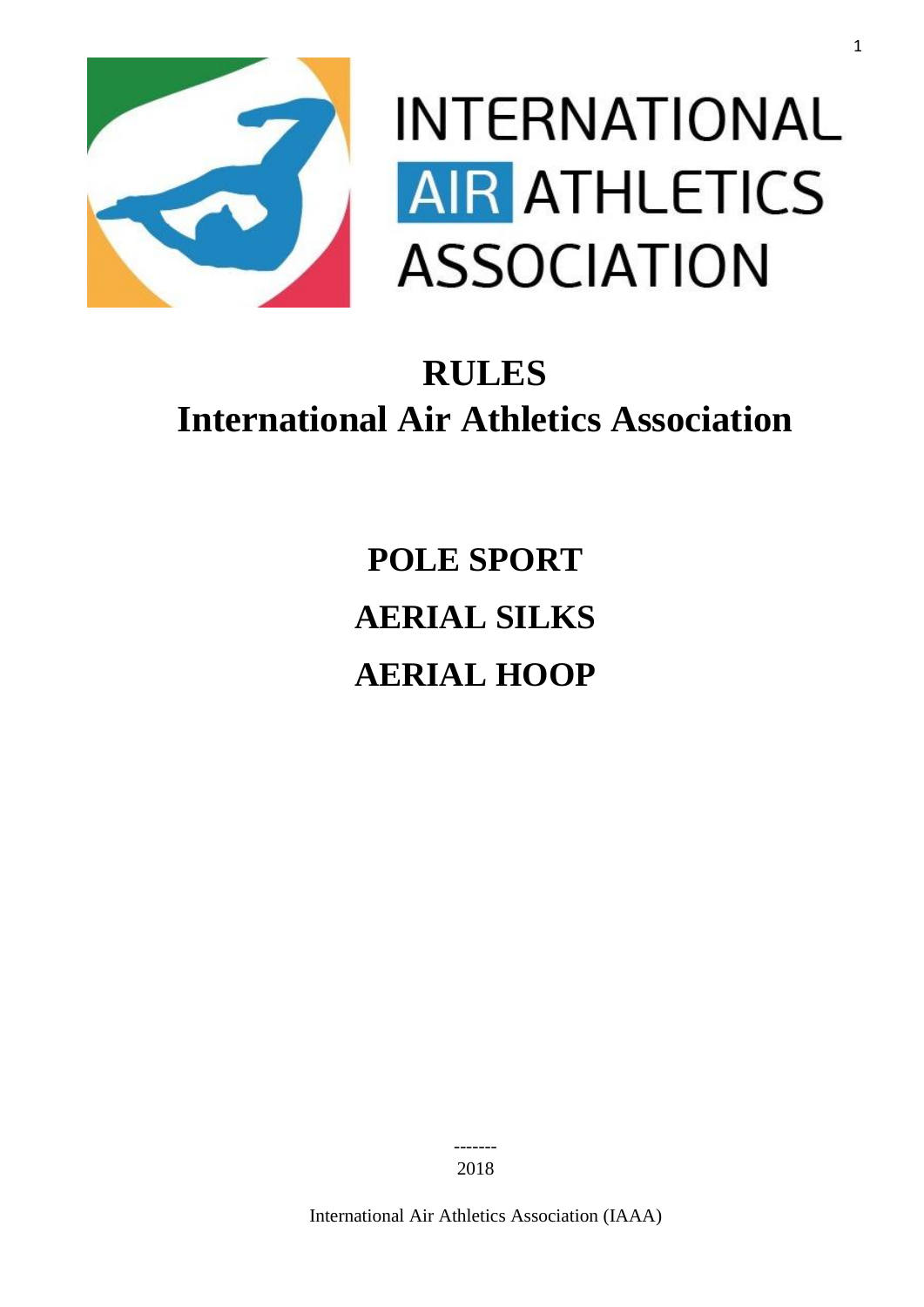

# **CONTENT**

| $N_2$ | <b>Chapter title</b>                                                    | Page  |  |  |
|-------|-------------------------------------------------------------------------|-------|--|--|
| 1.    | ABBREVIATIONS. CATEGORIES AND NOMINATIONS                               | 3     |  |  |
| 2.    | TYPE & CHARACTER OF THE TOURNAMENT                                      | 5     |  |  |
| 3.    | <b>TOURNAMENT REGULATION</b>                                            |       |  |  |
| 4.    | THE PARTICIPANTS                                                        | 6     |  |  |
| 5.    | <b>OBLIGATIONS &amp; RIGHTS OF THE PARTICIPANTS</b>                     | $8\,$ |  |  |
| 6.    | PERFORMANCE STRUCTURE                                                   | 8     |  |  |
| 7.    | <b>COSTUME</b>                                                          | 10    |  |  |
| 8.    | HAIRSTYLE MAKE UP AND JEWELLERY                                         | 11    |  |  |
| 9.    | <b>ACCESSORIES</b>                                                      | 12    |  |  |
| 10.   | MUSICAL ACCOMPANIMENT                                                   | 12    |  |  |
| 11.   | PANEL OF JUDGES                                                         | 13    |  |  |
| 12.   | <b>HEAD JUDGE</b>                                                       | 13    |  |  |
| 13.   | DEPUTY OF THE HEAD JUDGE - MASTER JUDGE                                 | 14    |  |  |
| 14.   | <b>JUDGES</b>                                                           | 14    |  |  |
| 15.   | SECRETARIES OF THE COUNTING COMMISSION                                  | 15    |  |  |
| 16.   | <b>OBJECTION</b>                                                        | 15    |  |  |
| 17.   | PLACES FOR CONDUCTING OF CHAMPIONSHIP AND THE                           | 16    |  |  |
|       | <b>EQUIPMENT</b>                                                        |       |  |  |
| 18.   | PROCEDURE FOR CONDUCTING THE TOURNAMENT                                 | 17    |  |  |
| 19.   | PERFORMANCE TERMINATION                                                 | 18    |  |  |
| 20.   | PROCEDURE FOR DISQUALIFICATION OF THE PARTICIPANT                       | 18    |  |  |
|       | FROM THE TOURNAMENTS OF IAAA                                            |       |  |  |
| 21.   | PERFORMANCE EVALUATION                                                  | 19    |  |  |
| 22.   | SCORES AND PENALTY POINTS IN «AERIAL SILKS» DISCIPLINE                  | 21    |  |  |
| 23.   | SCORES AND PENALTY POINTS IN «AERIAL HOOP» DISCIPLINE                   | 24    |  |  |
| 24.   | SCORES AND PENALTY POINTS IN «POLE SPORT» DISCIPLINE                    | 27    |  |  |
| 25.   | <b>SCORE-SHEET AND THE RESULTS</b>                                      | 30    |  |  |
| 26.   | MEDAL CEREMONY, OPENING AND CLOSING CEREMONY                            | 30    |  |  |
| 27.   | REPORT OF THE HEAD JUDGE                                                | 30    |  |  |
| 28.   | NEW COMPULSORY AND QUALIFICATION EXERCISES                              | 31    |  |  |
| 29.   | Appendix - application form                                             | 31    |  |  |
|       | Appendix No 1 «compulsory and qualification exercises in aerial silks   |       |  |  |
|       | discipline».                                                            |       |  |  |
|       | Appendix $N_2$ 2 «compulsory and qualification exercises in aerial hoop |       |  |  |
|       | discipline».                                                            |       |  |  |
|       | Appendix $N_2$ 3 «compulsory and qualification exercises in pole sport  |       |  |  |
|       | discipline».                                                            |       |  |  |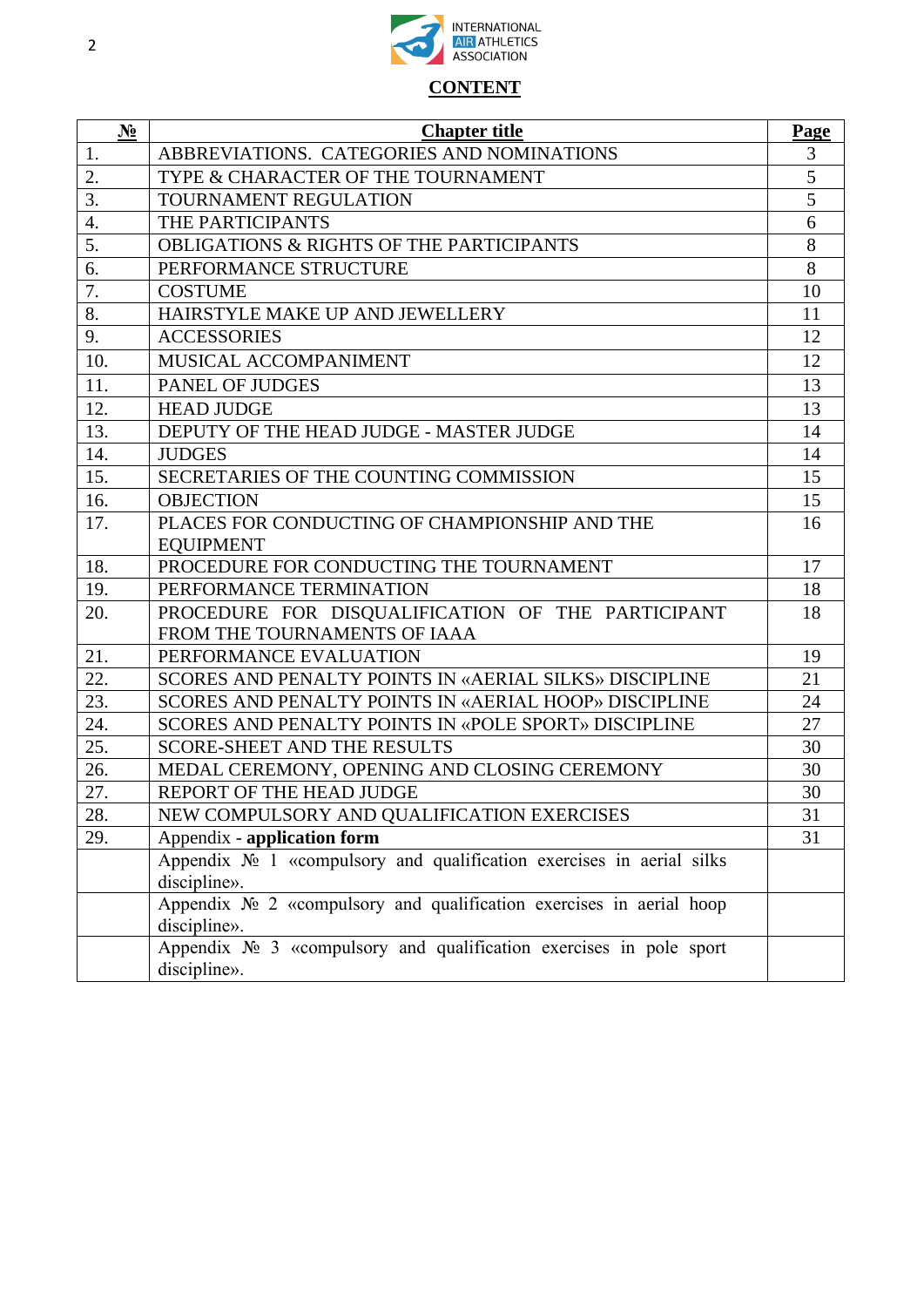

#### **1. ABBREVIATIONS. CATEGORIES AND NOMINATIONS**

**IAAA**- International Air Athletics Association.

**Air Athletics (AA)** – air athletics or air athletics discipline.

**Athlete/Participant** - contestant (solo/duet/group).

**Age group** – group in which Participants of certain age can participate.

**Subgroups** – «A», «B» - conditions, for the separation of Participants in accordance with paragraph 1.2 and 4.9 of these Rules.

**Special categories –** special categories include: a self-standing subgroup «С», for individuals with disabilities and developmental abnormalities.

**Disciplines** – all air athletics (AA) disciplines — pole sport, aerial silks, aerial hoop.

**National team of the country –** the team of athletes, that represent one country and participate under the colours of the country in sport costumes and logo of national federation.

**The representative of national team of the country –** team leader (official representative of national team) who is responsible for team and acts for national team of the country in IAAA and on the Tournament. The coaches and the representatives of certain athlete of national team during the Tournament, all the questions must be resolved through the mediation of the representative of national team of the country.

**Exercise –** this is a complete motor action, or a set of motor actions, compulsory movements (positions) of the athlete on the equipment or floorwork, during which there is an obligatory performing or fixation of a certain movement and certain requirements are imposed on the position, body, hands, grip, etc.

**Compulsory and qualification exercises –** certain exercises that are scored in the performance of the Participant and which are registered for qualification of the athlete for sports category.

**–** scores that the athletes receives during the Tournament, that are used by national federations for national sport category attestation and also used for international IAAA attestation (Elite and Master). IAAA publishes rating of the athletes on the basis of the final results of the international Tournament.

**Forbidden exercises–** certain exercises, performing of which is forbidden in children and junior subgroups «А» (except «Pole sport» discipline).

**Rating qualification on international IAAA level (national sport category)** –– in the framework of the Tournaments, Participants receive scores based on the results of performances, which are accepted by national federations for qualification on national sports categories and are used for international attestation of athletes through IAAA.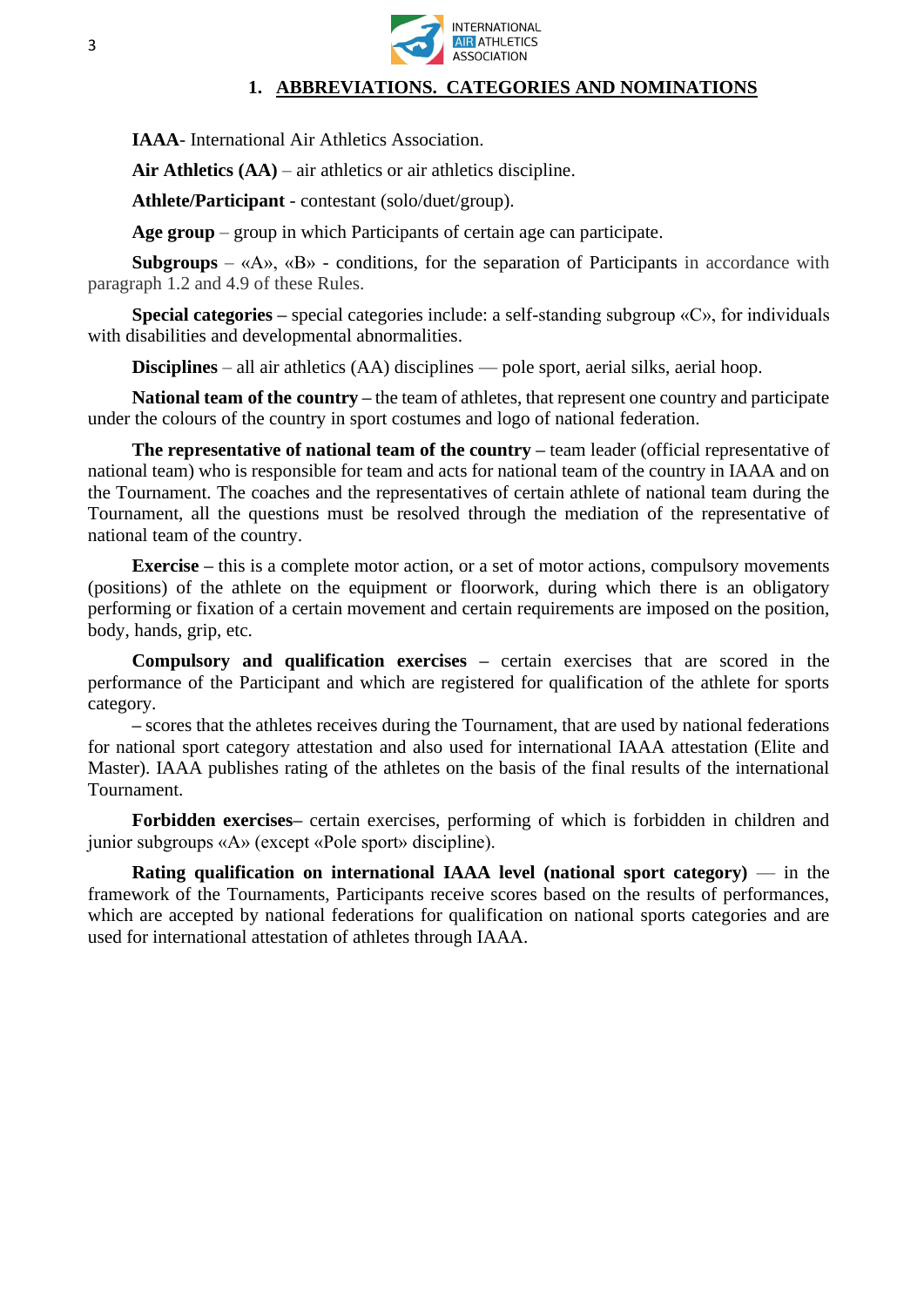

# **1.1. IAAA TOURNAMENTS ARE HELED IN THE FOLLOWING CATEGORIES:**

| Age group<br>season 2019 | Category                                                 | <b>Sex</b>                               | Pole<br>sport        | <b>Aerial</b><br>silks | <b>Aerial</b><br>hoop |
|--------------------------|----------------------------------------------------------|------------------------------------------|----------------------|------------------------|-----------------------|
|                          |                                                          | <b>Children</b>                          |                      |                        |                       |
| 2013-2014                | Children 5-6 y.o.                                        | Girls/Boys                               | PSCh1                | ASCh1                  | AHCh1                 |
|                          | Children 7-8 y.o. A                                      | Girls/Boys                               | PSCh <sub>2</sub> -A | ASCh <sub>2</sub> -A   | AHCh2-A               |
| 2011-2012                | Children 7-8 y.o. B                                      | Girls/Boys                               | PSCh <sub>2</sub> -B | ASCh <sub>2</sub> -B   | AHCh2-B               |
|                          | <b>Children 9-10 y.o. A</b>                              | Girls/Boys                               | PSCh3-A              | ASCh3-A                | AHCh3-A               |
| 2009-2010                | <b>Children 9-10 y.o. B</b>                              | Girls/Boys                               | PSCh <sub>3</sub> -B | ASCh3-B                | AHCh3-B               |
|                          | <b>Children 11-12 y.o. A</b>                             | Girls/Boys                               | PSCh4-A              | ASCh4-A                | AHCh4-A               |
| 2007-2008                | <b>Children 11-12 y.o. B</b>                             | Girls/Boys                               | PSCh4-B              | ASCh4-B                | AHCh4-B               |
|                          | <b>Children 13-14 y.o. A</b>                             | Girls/Boys                               | PSCh5-A              | ASCh5-A                | AHCh5-A               |
| 2005-2006                | <b>Children 13-14 y.o. B</b>                             | Girls/Boys                               | PSCh5-B              | ASCh5-B                | AHCh5-B               |
|                          |                                                          | <b>Juniors</b>                           |                      |                        |                       |
| 2002-2004                | <b>Juniors A</b>                                         | Girls/Boys                               | PSJG/B-A             | $ASJG/B-A$             | AHJG/B-A              |
|                          | <b>Juniors B</b>                                         | Girls/Boys                               | PSJG/B-B             | $ASJG/B-B$             | AHJG/B-B              |
|                          |                                                          | <b>Adults</b>                            |                      |                        |                       |
| 2001 or over             | <b>Amateurs</b>                                          | Women                                    | <b>PSW</b>           | <b>ASW</b>             | <b>AHW</b>            |
| 2001 or over             | <b>Professionals A</b>                                   | Women                                    | PSP-A                | ASP-A                  | AHP-A                 |
| $2001$ or over           | <b>Professionals B</b>                                   | Women                                    | PSP-B                | ASP-B                  | AHP-B                 |
| 2001 or over             | <b>Professionals</b>                                     | Man                                      | $PS-M$               | $AS-M$                 | $AH-M$                |
|                          |                                                          | Groups                                   |                      |                        |                       |
| 2010-2014                | <b>Children and juniors</b><br>duets                     | girls, boys, mixed<br>compete separately | PSCh1D               | ASCh1D                 | AHCh1D                |
| 2006-2009                | <b>Children and juniors</b><br>duets                     | girls, boys, mixed<br>compete separately | PSCh <sub>2D</sub>   | ASCh <sub>2D</sub>     | AHCh2D                |
| 2002-2007                | <b>Children and juniors</b><br>duets                     | girls, boys, mixed<br>compete separately | PSCh <sub>3</sub> D  | ASCh <sub>3</sub> D    | AHCh3D                |
| 2010-2014                | Children group<br>programs (more than<br>2 Participants) | girls, boys, mixed<br>compete together   | PSCh1G               | ASCh1G                 | AHCh1G                |
| 2006-2009                | Children group<br>programs (more than<br>2 Participants) | girls, boys, mixed<br>compete together   | PSCh <sub>2G</sub>   | ASCh <sub>2G</sub>     | AHCh <sub>2G</sub>    |
| 2002-2007                | Children group<br>programs (more than<br>2 Participants) | girls, boys, mixed<br>compete together   | PSCh3G               | ASCh3G                 | AHCh3G                |
| 2001 or over             | <b>Adults</b> duets                                      | Women                                    | <b>PSWD</b>          | <b>ASWD</b>            | <b>AHWD</b>           |
|                          |                                                          | Mixed (in accordance<br>with p. 4.11.)   | <b>PSMixD</b>        | <b>ASMixD</b>          | <b>AHMixD</b>         |
| 2001 or over             | Groups (more than 2<br>Participants)                     | Women                                    | <b>PSWD</b>          | ASGD                   | <b>AHGD</b>           |
|                          |                                                          | Mixed (in accordance<br>with p. .4.11.)  | <b>PSMixG</b>        | ASGMixG                | AHGMixG               |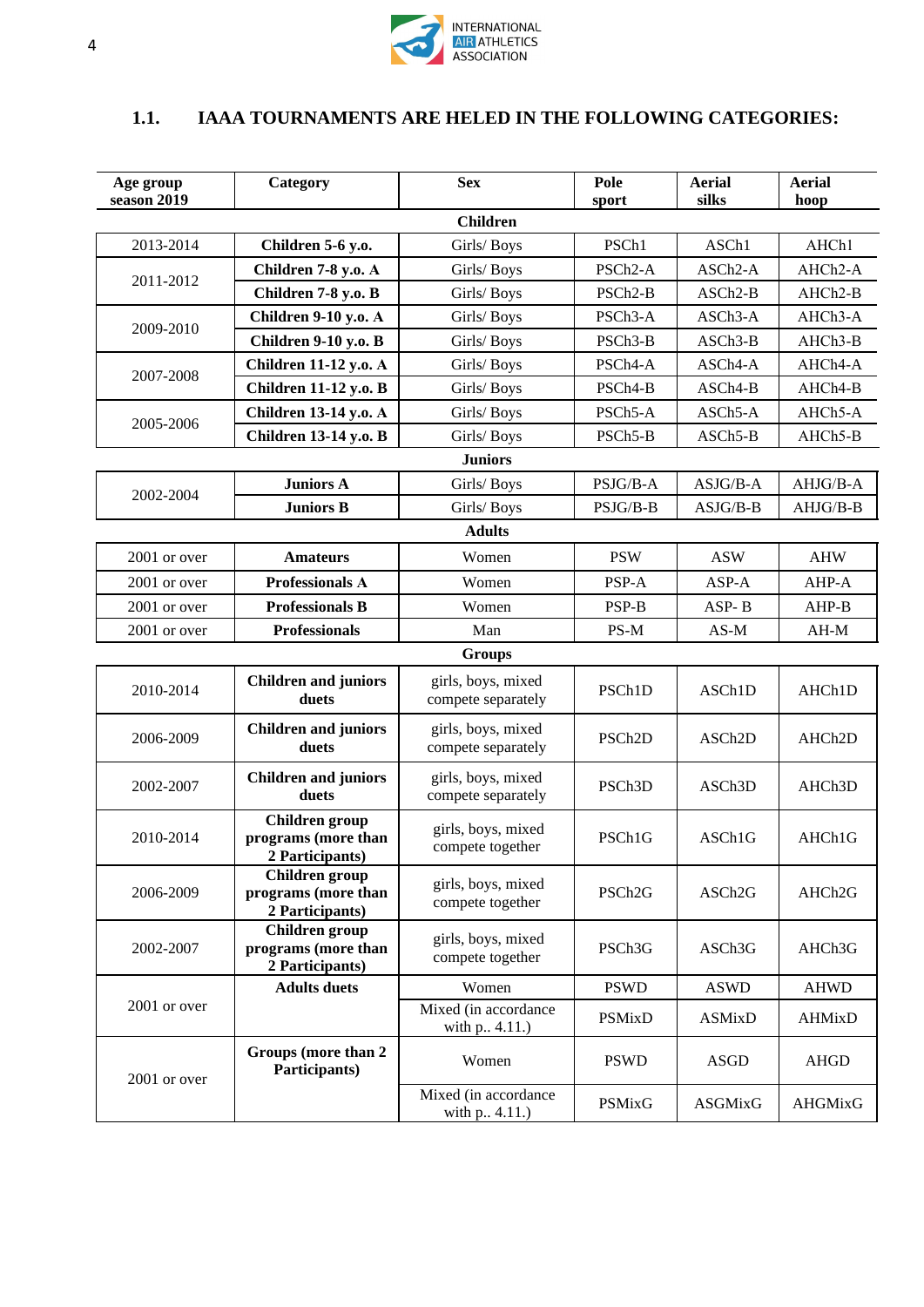

# **1.2. REQUIREMENTS ESTABLISHED FOR CATEGORIES & TYPES:**

| Type\Category                | Age                       | Sport experience more than<br>3 year | <b>Forbidden</b><br>exercises | <b>Quantity of the</b><br><b>Participants</b> |
|------------------------------|---------------------------|--------------------------------------|-------------------------------|-----------------------------------------------|
| Children/Solo subgroup A     | from $5$ to $14$ y.o.     | Not more than 3,5 points             | Yes, See P. 6.5               |                                               |
| Children/Solo subgroup B     | from $5$ to $14$ y.o.     | more 3.5 points                      | No                            |                                               |
| Juniors/Solo//14-17 y.o A    | from 15 to 17 y.o.        | Not more than 3,5 points             | Yes, See P. 6.5               |                                               |
| Juniors/Solo//14-17 y.o. $B$ | from 15 to 17 y.o.        | more than 3,5 points                 | No.                           |                                               |
| Solo/Amateurs                | from $18$                 | Not more than 3,0 points             | No.                           |                                               |
| Solo/Prof A                  | from $18$                 | Not more than 4,0 points             | No.                           |                                               |
| Solo/Prof B                  | from 18                   | more than 4,0 points                 | No.                           |                                               |
| Children duets               | from $5$ to $17$ y.o.     | any                                  | N <sub>o</sub>                |                                               |
| Children groups              | from $5$ to $17$ y.o.     | any                                  | N <sub>0</sub>                | more than 2                                   |
| Duets                        | from $18$ y.o.            | any                                  | N <sub>o</sub>                | $\mathcal{L}$                                 |
| Groups                       | from $18 y.o.$            | any                                  | N <sub>o</sub>                | more than 2                                   |
| Mixed                        | Child, junior or<br>adult | any                                  | N <sub>0</sub>                | Not more than 4                               |

#### **2. TYPE & CHARACTER OF THE TOURNAMENT**

2.1 By the nature of standing the Tournaments can be:

- individual, when the places of each Participant are shared in accordance with the results received by Participant or group independently;

- team, when the places of each team are shared in accordance with the results received by each Participant or group;

- team-individual, when the results of both personal and team performance are considered.

2.2. The Tournaments are classified into:

- ranking, standing in the format of annual International championship. Only athletes that are members of national Sport team can participate in it.

- Open International cups (championship) in which all interested can participate. They are held in the format of Cups which goals are to attract new Participants, present and develop Air Athletics in the world.

2.3 The athletes – citizens of the countries (national federations) that are not IAAA members yet can use their results of the performants on the championship in order to pass qualification to their National Sport Team to participate in the annual championship.

2.4. The conferment of international IAAA levels is possible on the results of qualifying or Open Tournaments for the Participants whose National sport Federations that have IAAA members or observes status and do not have their own national sport category ranking system.

2.1. The Tournament has individual-team character, the places are divided between both individual Participants and the teams as well.

2.2. Tournaments are classifiable (rating)

# **3. INTERNATIONAL TOURNAMENT REGULATION**

3.1. The International Tournament regulation must contain information about:

- Tournament type;

- date, deadline for applications and information on how to apply;

- venue;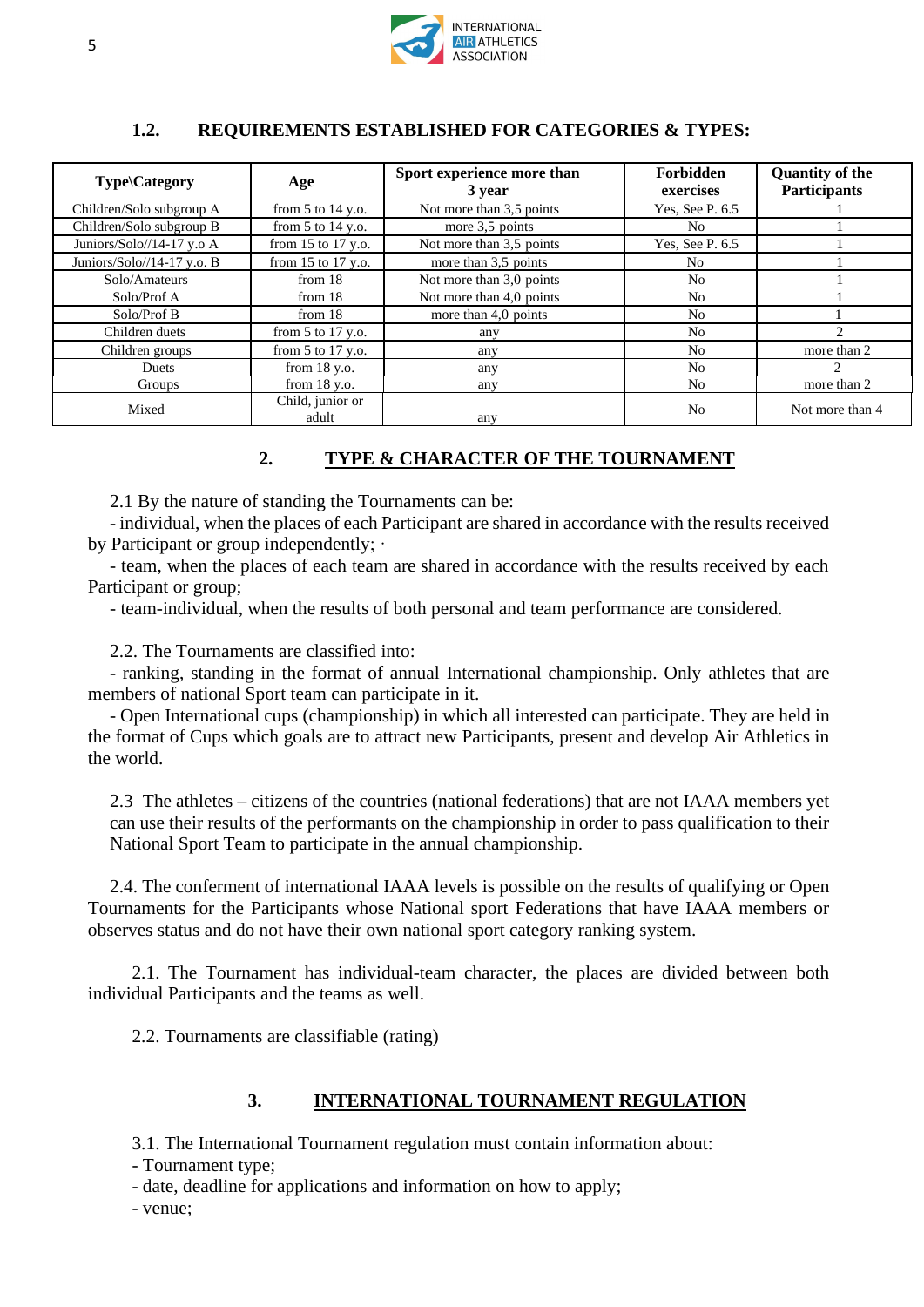

- information about the Organizer, his contacts and representatives;

- information about registration fees.

# **4. THE PARTICIPANTS OF THE INTERNATIONAL TOURNAMENT**

4.1. The International Tournament can take place only if no fewer than 3 countries or national teams apply.

4.2. To participate in

- the International Tournament, the Participant should be a member of the national sport team and national federation.

- in the International Cup the membership in national sport team or federation is not necessary.

4.3. The Organizer of the Tournament including organizing committee cannot take part in the Tournament as a Participant.

4.4. Participants need to send to the Organizer's email individually or by the manager of national sport team of their country the application form within the time period indicated by Tournament regulation , **this information**: some basic personal information to identify the Participant, insurance for the date of the Tournament, a music file, a receipt for payment of the registration fee, consent form F-3, as well as the application form F-1 for compulsory exercises «Score-sheet for qualification», according to paragraph 23.6 of these Rules.

4.5. The Participant should pay registration fee by himself or through his national sport federation and send the receipt copy and music file to the Organizer's e-mail.

Music file must be sent as MP3 file must be named as «Last Name\_First name\_sport equipment\_category\_subgroup.mp3 » (for duets and groups in the order of the names of the Participants), for example: «Ivanova\_Svetlana\_pole\_professional\_A.mp3 ».

If the music is not sent on time, the Participant will not be allowed to compete. On the day of the Tournament, the Participant must have an USB (or any other computer media) with music file and in case of technical problems transfer it to the Organizer.

4.6. The application must be completely filled and contain all athlete's information in accordance with the Tournament Regulation.

4.7. Applications for children's and junior categories must be sent by the designated person (legal representative, trainer).

4.8. The Participant chooses subgroup A or B in accordance with p. 1.2 individually only for **International Cups,** for **International Tournaments** is defined on the results of qualifying Tournament for joining National sport team.

Disabled people that can practice Air Athletics can send a request to subgroup C irrespective of chosen exercises. That subgroup must be opened by the Organizer on the basis of written request sent by the athlete.

-The Participant aged from 5 to 17 y.o. must choose **subgroup A** for his performance if he does not have compulsory exercises scored more than 3.5 points in the performance (in accordance with p. 1.2)

- The Participant aged from 5 to 17 y.o. must choose **subgroup B** for his performance if he has one or more compulsory exercises scored more than 4 points in the performance (in accordance with p. 1.2)

- The Participants in Adults category must choose **Amateurs group** for his performance if there is no exercise scored more than 3.0 points (in accordance with p. 1.2)

-The Participants in Adults category must choose **Professionals subgroup A** for his performance if he has one or more compulsory exercises scored from 3.5 to 4 points (the highest score is not more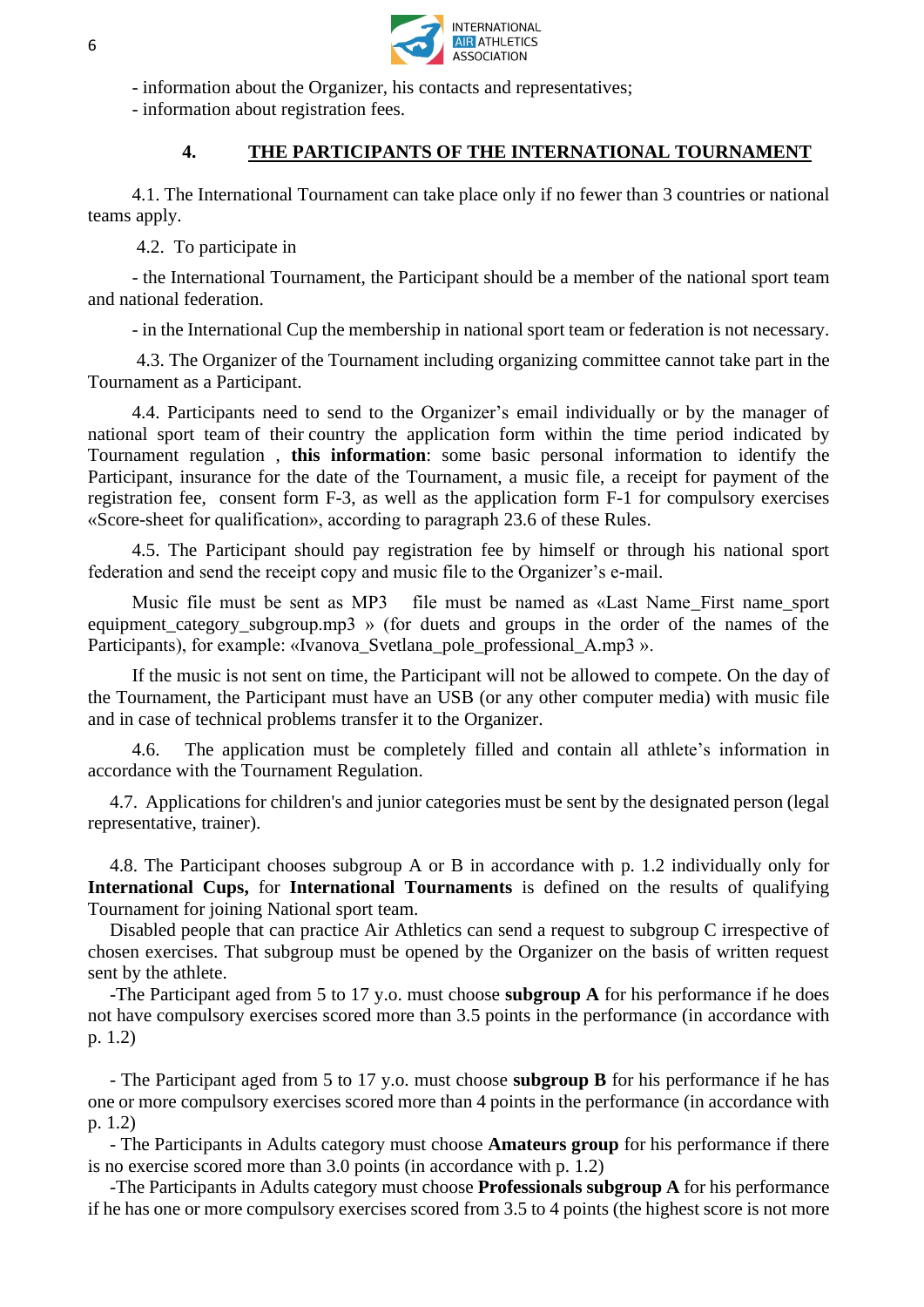

than 4 points) in the performance (in accordance with p. 1.2)

-The Participants in Adults category must choose **Professionals subgroup B** for his performance if he has one or more compulsory exercises scored from 4.5 to 5 points in the performance (in accordance with p. 1.2)

4.9 The Participant applies for the selected age category according to his age (see p. 1.1)

4.10 Adult duets consist of the opposite-sex Participants, as well as duets consist of same sex Participants from different age groups, in which one of the Participants has reached 18 years at the moment of the international Tournament and one is under 18 years, must apply for the **mixed duets**  of **adults** age group.

Children duets (aged from 5 to 17) consist of same sex Participants from different age groups must apply for the **duets at the age group of the elder athlete.**

Children duets (aged from 5 to 17) consist of opposite-sex Participants from different age groups must apply for the **duets at the age group of the elder athlete.**

4.11. After the acknowledgment is received from the Organizer the applicant must pay the registration fee to the Organizer's stated bank details. **Please PAY ATTENTION** that fee is not be refunded if the athlete cannot participate in the Tournament under any circumstances.

4.12 The applications from the Participants that have not payed the registration fee in during the stated period will be withdrawn automatically if there is no valid excuse (see p. 4.13).

4.13 In case of failure to participate in the International Tournament, the Participant must send letter requesting cancellation of his participation to the Organizer's e-mail no later than 10 days before the Tournament date. If the Participant has not sent the request and has not arrived to the Tournament, he is not permitted to take part in the IAAA Tournaments in the current competition season.

4.14. In the prosses of registration the Participant pass the checking:

- Of the costume for consistency with these Rules;
- Physical condition at the doctor;
- Consent Form F-3;
- Availability of the sport medical insurance for the dates of the Tournament;
- Familiarization with the Tournament regulations and safety on the athletic field.

The Participant presents the original (certified copy) of the medical insurance for the dates of the Tournament. The Organizer provides the opportunity for the Participant to take out an insurance policy during the registration on the date of the Tournament in the insurance company proposed by the Organizer.

4.15. Only registered sportsmen who have special sport medical insurance and are permitted to participate in the Tournament.

4.16 Participation in a competition automatically confirms compliance with the Rules of the competition and may present some risks, including potential injures. Also, when practicing Air Athletics, you need to move to the place of training and the venue of the competition, what can also be a risk. The participant accepts the potential risk connected with practicing Air Athletics and movement and in case of injure the participant before, during and after the competition the participant will have no claim against the organizer. These risks are covered by the insurance mandatory for admission to participate in the competition.

4.17 During the Tournament each Participant must attend the opening and award ceremonies.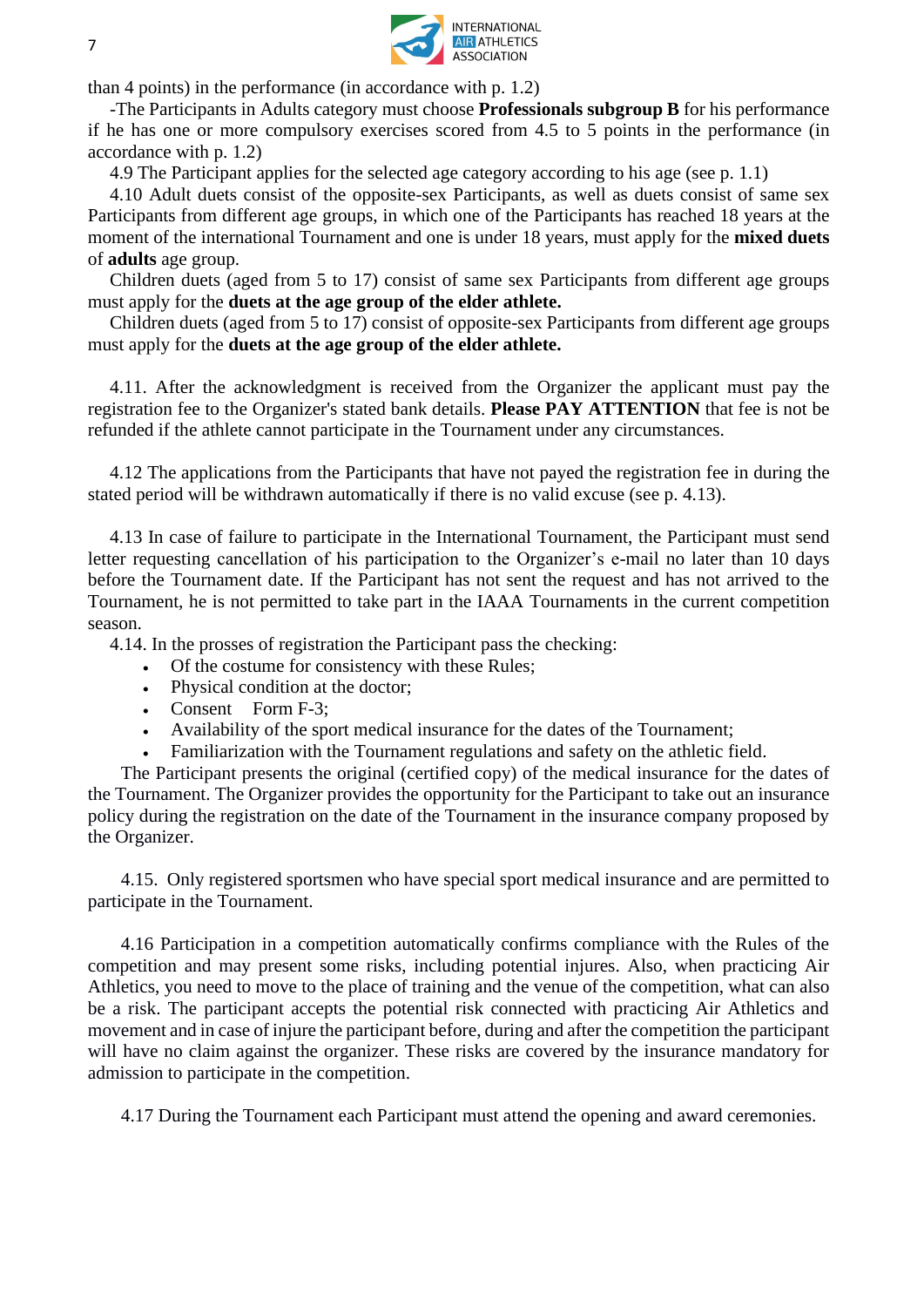

#### **5. OBLIGATIONS & RIGHTS OF THE PARTICIPANTS**

5.1. The Participant must:

• know actual rules and strictly obey them;

• fill an application correctly, send musical accompaniment in time and pay a registration fee;

- arrive to the Tournament on time;
- be ready to cover [travel and living expenses;](https://context.reverso.net/%D0%BF%D0%B5%D1%80%D0%B5%D0%B2%D0%BE%D0%B4/%D0%B0%D0%BD%D0%B3%D0%BB%D0%B8%D0%B9%D1%81%D0%BA%D0%B8%D0%B9-%D1%80%D1%83%D1%81%D1%81%D0%BA%D0%B8%D0%B9/travel+expenses)
- attend the opening and award ceremonies;
- remain disciplined;

• show respect to other Participants, their representatives and guests, the Organizer and his team, the sponsors and their products/gifts, the judges and the results of the Tournament, the IAAA to its members and leaders before and after the Tournament, and to inform its representatives of these Rules.

• By submitting the application and paying for the participation in competitions the athlete acknowledges and agrees with the Rules and Provisions of the competition, as well as consents to the processing of his personal data.

5.2. During the Tournament the Participant must:

• participate in the registration independently or send a representative, but only in consultation with the Organizer;

• all arising issues should be resolved only through the representative of national team;

• be ready for the performance at least 10 minutes before the start and wait in the march-in zone;

• stay in the waiting area after the end of the performance before the announcement of the scores;

• be available for photo sessions and participation in promotions during the Tournament, authorize the use of all the materials at the discretion of the organizers (on television, in print and online publications);

• participate in the opening / closing ceremony in a sports suit and shoes.

5.3. The Participant has the right to:

• perform in several categories of the International Tournament or only in that categories the Participant passed qualification to the International Tournament, meeting the requirements of the Participant category in accordance with paragraphs 1.1-1.2. these Rules;

• check the athletic field before your performance;

• refer to the Chief Judge on issues of interest to him through the official representative;

• repeat performance, only in case of failure of performance under independent circumstances in accordance with clause 19.2 of these Rules.

• request and receive from the Organizer general score-sheet of their scores through the official representative after the termination and calculation of all the results.

#### **6. PERFORMANCE STRUCTURE**

6.1. The Participant performs the competitive program under musical accompaniment which has a sports character and corresponds to following requirements:

**Pole sport**: complex-coordinated exercises performed on equipment in the form of long round tube, fixed on two sides by hitch. During the performance the Participant must use both the equipment - static and spinning pole.

**Aerial silks**: complex-coordinated exercises performed on equipment in the form of hanging long pieces of the medium stretch fabric.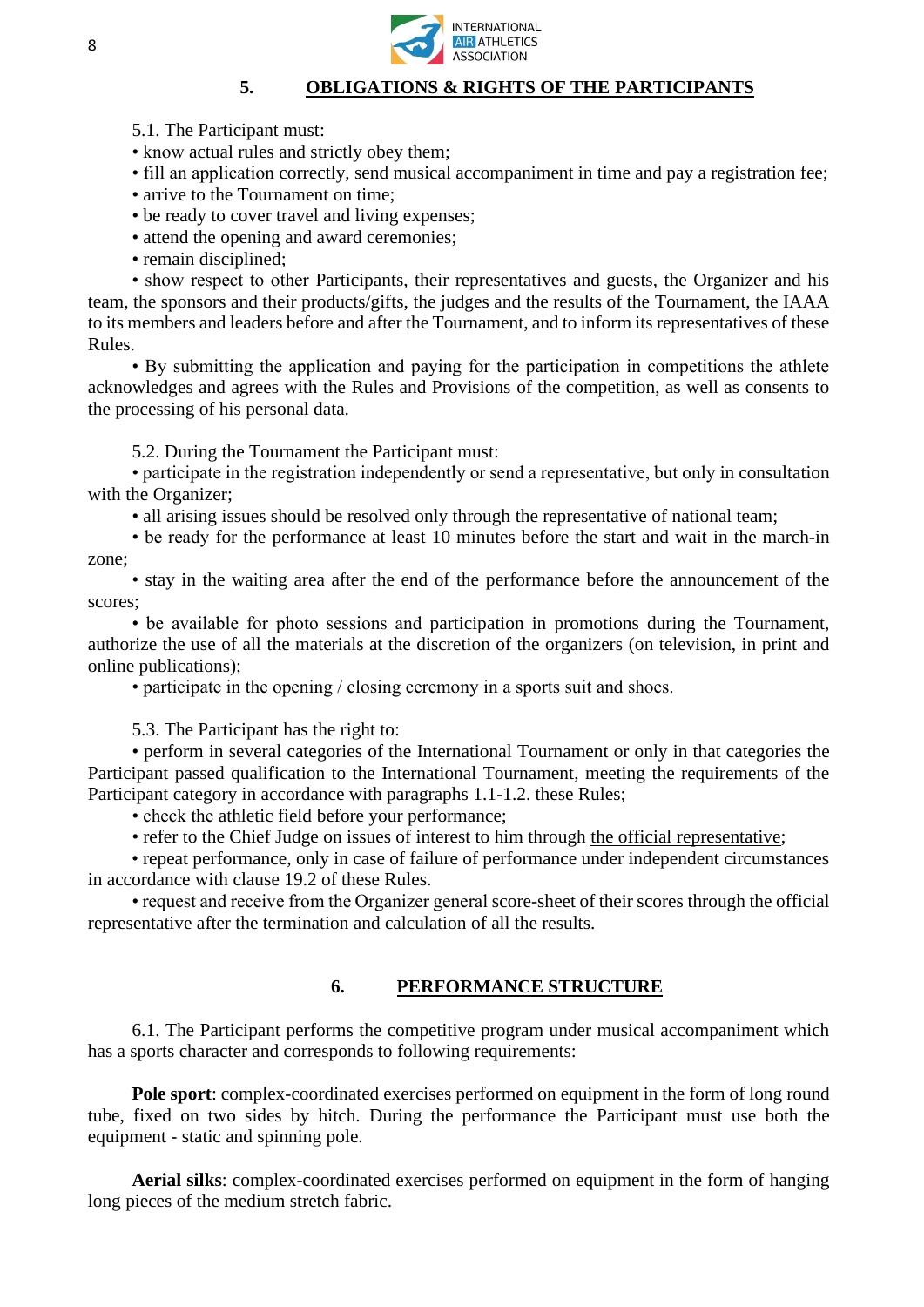

**Aerial hoop:** complex-coordinated exercises performed on equipment in the form of hanging round metal implement.

| Equipme<br>nt          | <b>Beginning of</b><br>the<br>performance | <b>Ending of the</b><br>performance | Use of<br>dynamic or<br>spinning<br>equipment | <b>Descent from</b><br>equipment<br>(touch of the<br>floor) | <b>Floorwork</b>                                                         | <b>Transition</b><br><b>between</b><br>the<br>equipment<br>and on the<br>stage |
|------------------------|-------------------------------------------|-------------------------------------|-----------------------------------------------|-------------------------------------------------------------|--------------------------------------------------------------------------|--------------------------------------------------------------------------------|
| Pole                   | Floorwork no more than<br>35 sec.         |                                     | Obligatory                                    | Not limited                                                 | Beginning, ending,<br>transport part (no<br>more than 50 sec. in<br>sum) | 1 transition<br>no more<br>than 15 sec.                                        |
| Aerial<br><b>Silks</b> | Floorwork no<br>more than 20 sec.         | Floorwork no<br>more than 10 sec.   | Obligatory                                    | Not limited                                                 | Only in the<br>beginning and in the<br>end of performance                |                                                                                |
| Aerial<br>Hoop         | Floorwork no<br>more than 20 sec.         | Floorwork no<br>more than 10 sec.   | Obligatory                                    | Not limited                                                 | Only in the<br>beginning and in the<br>end of performance                |                                                                                |

1.3. Requirements for the program:

6.3. **Floorwork** - combination of various elements logically connected between each other by one composition and performed on the floor without use of sport equipment. Floorwork in AA is combination of acrobatic elements and combinations, bounces, balance, rotations, leg swings, chorographical movements, basic body movements and postures, performed on the floor, as well as any other connected elements rhythmically performed. Floorwork will be scored by judges by its coherence, rhythm and clarity of those elements.

 6.3.1. The beginning and the end of the performance **must contain a logically sustained point in the floorwork**, which corresponds to the athlete's competitive program and musical accompaniment.

6.4. The transition between equipment is used only in the discipline "Pole sport". The transition can include any combination of exercises with which the athlete moves from one pole to another and will be evaluated including in the score-sheet "Execution" by the criterion - "Floorwork":

6.4.1. Descent from equipment in the discipline "Aerial hoop" and "Aerial silks" is possible only to start the rotation (dynamics).

# **6.5. Spectacular stunts and dangerous exercises 6.5.1. Aerial silks Subgroup "A":**

In children's and junior subgroups "A" only simple falls are allowed on the aerial silks (onecomponent falls, troughs, spin-ups, coups and backs). By single-component element, we mean a single change of the body position with respect to the equipment or the floor. This also applies to falls where the length of the passage depends on the number of wraps per leg or body, the number of wraps should not be more than 1 wrap. The length of the passage must not be more than the height of the Participant.

The use of any spectacular stunts and dangerous exercises in the discipline aerial silks for the category children and juniors subgroup "A" entails penalties, in the score-sheet "Deductions and Penalties" by the criterion –"Control of movements" – 1 point for each prohibited exercise.

The list of prohibited exercises:

- Two or more component falls, spines, coups.

- Falls to hands, fixed only by grip hold (with or without wrap on the wrist), on one ankle or foot.

- Front and back somersault, with a shoulder wrap, fixed only by holding the grip, spans on the

silks with the release of silks and fishing at a lower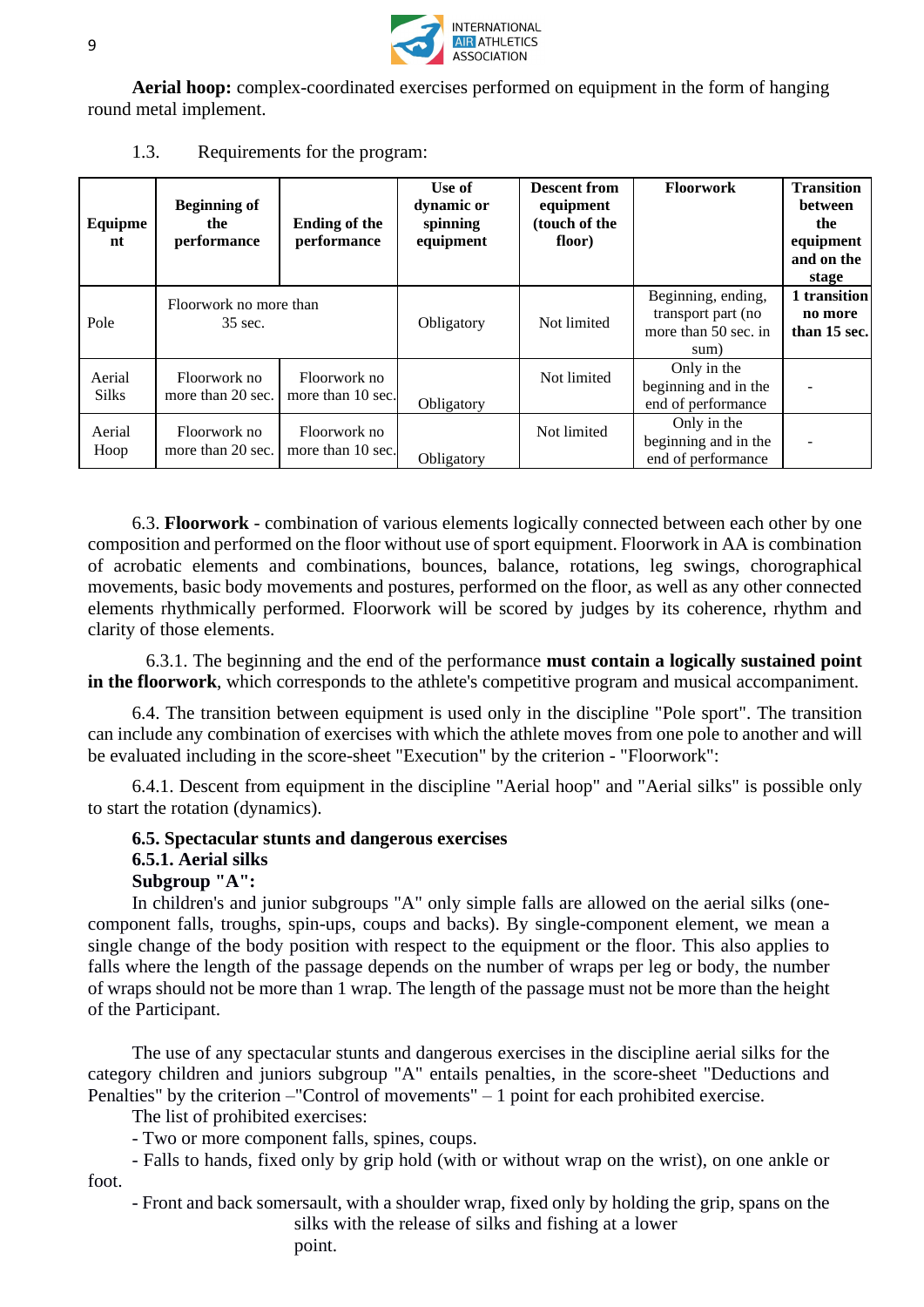

#### **Subgroup "B"**

In the discipline, aerial silks in children and junior subgroups "B" performance of spectacular stunts and dangerous exercises are acceptable and will be scored according to the score-sheet "Level of Technique" by the criterion "Spectacular tricks and dangerous exercises".

In adult categories both amateur and professionals 18-30 y.o. in subprops "A" and "B" and amateur and professionals 31+ y.o. in subgroups "A" and "B" performance of spectacular stunts and dangerous exercises are acceptable and will be scored according to the score-sheet "Level of Technique" by the criterion "Spectacular tricks and dangerous exercises".

#### **6.5.2 Aerial hoop Subgroup "A":**

In children's and junior subgroups "A" on the aerial hoop, any breaks from the upper arc to the lower one to the hands, to the front body side, to the hocks or armpits, including a flip from the hoop to the floor, a flip in the air to the lower arch of the hoop, hanging on the neck, on one foot, on one heel, in "biellmann" grip on the heel, hanging on two heels or feet on the upper arc without additional holding by the body or hands are prohibited.

The performance of any spectacular stunts and dangerous exercises in the discipline of the aerial hoop for the category children and juniors subgroup "A" entails penalties, in the score-sheet "Deductions and Penalties" by the criterion –"Control of movements" – 1 point for each prohibited exercise.

#### **Subgroup "B"**

In the discipline, the air hoop in children's and junior subgroups "B", performance of spectacular stunts and dangerous exercises is acceptable and will be scored according to the scoresheet "Level of Technique" by the criterion "Spectacular tricks and dangerous exercises".

In adult categories both amateur and professionals 18-30 y.o. in subprops "A" and "B" and amateur and professionals 31+ y.o. in subgroups "A" and "B" performance of spectacular stunts and dangerous exercises are acceptable and will be scored according to the score-sheet "Level of Technique" by the criterion "Spectacular tricks and dangerous exercises".

# **6.5.3 Pole sport**

#### **Subgroup "A" and "B":**

The performance of any spectacular stunts and dangerous exercises in the discipline pole sport for all categories is acceptable and will be scored according to the score-sheet "Level of Technique" by the criterion "Spectacular tricks and dangerous exercises".

6.6. Holding (fixation) of the position in the exercise for at least 3 seconds.

6.7. Loss of balance (including in the floorwork), loss of grips, loss of coordination, re-starting the performance of the exercise, miss of assisting on the athletic field and exceeding the mark of 3m.20 cm (only pole sport, for categories under 18 y.o) will result penalty points in the score-sheet "Deductions and Penalties" by the criterion –"Control of movements" – 1 point for each prohibited exercise.

6.8. Fall from the equipment

- Fall, where foot or hand touches the floor  $-1$  point
- Fall, where knee touches the floor  $-2$  points
- Fall, where knee and hand touch the floor  $-3$  points
- Fall, where hip touches the floor 4 points
- •Fall, where back or stomach touches the floor 5 points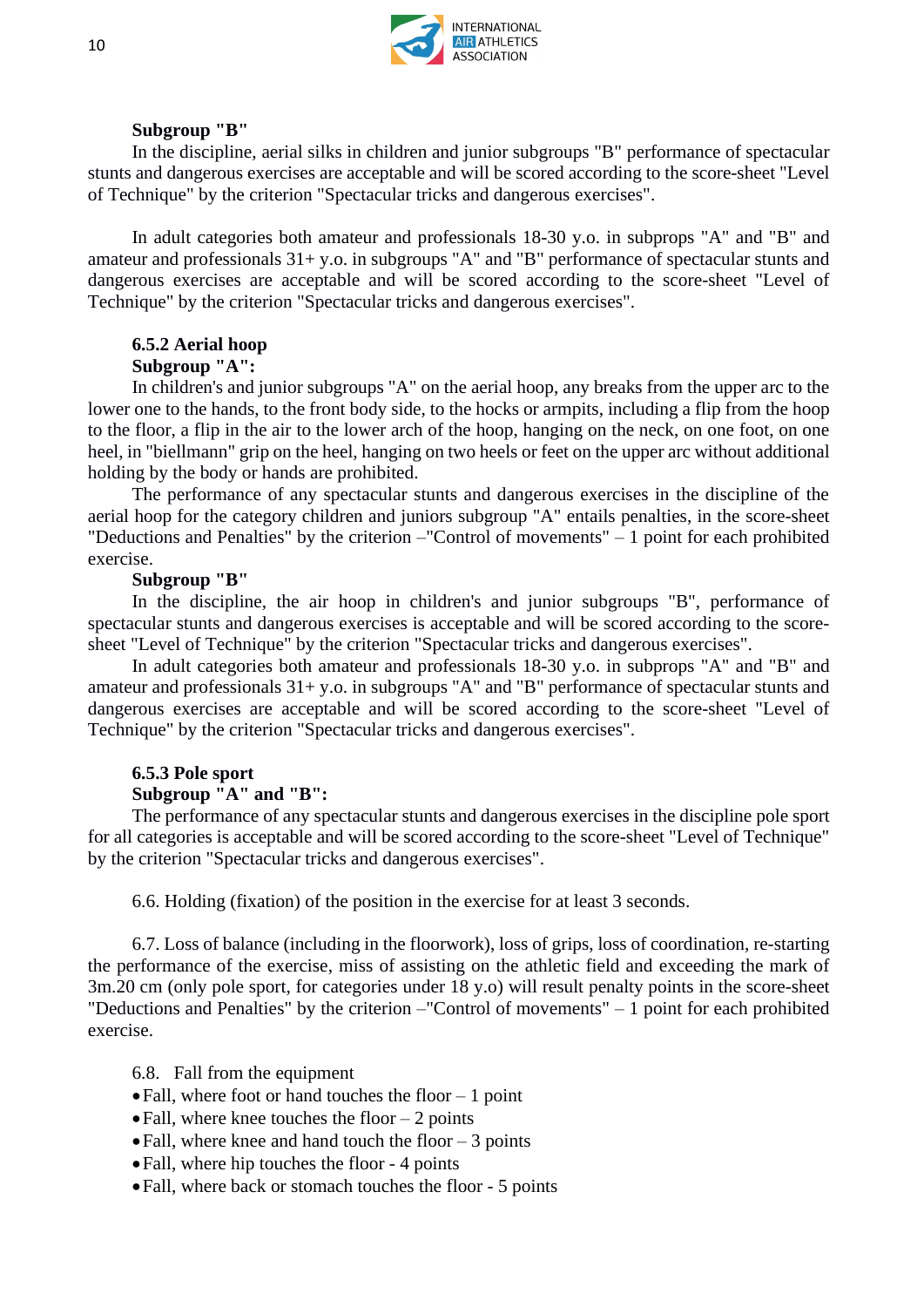

6.9 Classical waves

In the discipline "Pole sport" the performance of classical waves is mandatory. They are scored by the criterion of diversity, complexity, technique, amplitude.

"Waves" are performed by hands and body with dynamic structure of the whole movement, without excessive muscle tension. All waves can be accompanied by hand movements, steps or other movement combinations. Wavy motions are performed by the body forward, to the side (sideward body-wave), standing on the knees, on the heels, and with body rotation.

The performance of "classical waves" only by legs on the equipment is prohibited.

6.9. The representative or coach is not allowed to help or give cues or communicate in any manner. In case of non-compliance, it will result penalty points in the score-sheet "Deductions and Penalties" by the criterion –"Singing along, pronunciation of words and sounds, communication with spectators and judges during the performance by the athlete or the coach" – 1 point for each infraction.

# **7. COSTUME**

7.1. The costume of the Participant must comply with the requirements of actual Rules. Violations of the rules related to the costume may cause disqualification from the Tournament until all the violations are eliminated by the Participant.

7.2. The Participant must perform in a neat, well-fitting and size up costume.

7.3. The clothes of Participants during the Tournament may contain advertising, including the symbols of the IAAA and its official partners and sponsors, partners accredited to this Tournament and symbols of his national federation.

7.4. The costumes of the athletes should be sports-oriented.

#### 7.4.1. **Pole sport:**

Women's costume consists strictly of unitard with a collar-stand, specifically:

- The height of the collar stand must be not less than 4 cm and not more than 6 cm
- The decollete area must be completely closed;

• The connection of the top and bottom of the unitard is mandatory and must be not less than 5 cm in width. The connection can be on the side or in front, the connection on the back is optional. It is forbidden to use rings, hooks, clops etc. on the connection.

•The width of the side of the bottom of costume (unitard shorts) must be at least 10 cm and without strings, rings, laces, etc .; The width of the gore mus be not less than 10 cm;

Men's costume consists of a male bodysuit that cover most of the body and shorts that completely cover the buttocks.

#### 7.4.2. **Aerial hoop and aerial silks:**

Women's costume strictly consists of a jumpsuit that close the legs to the foot and with a collarstand, specifically:

- The height of the collar stand must be not less than 4 cm and not more than 6 cm;
- The decollete area must be completely closed;
- Sleeves are not required but are recommended.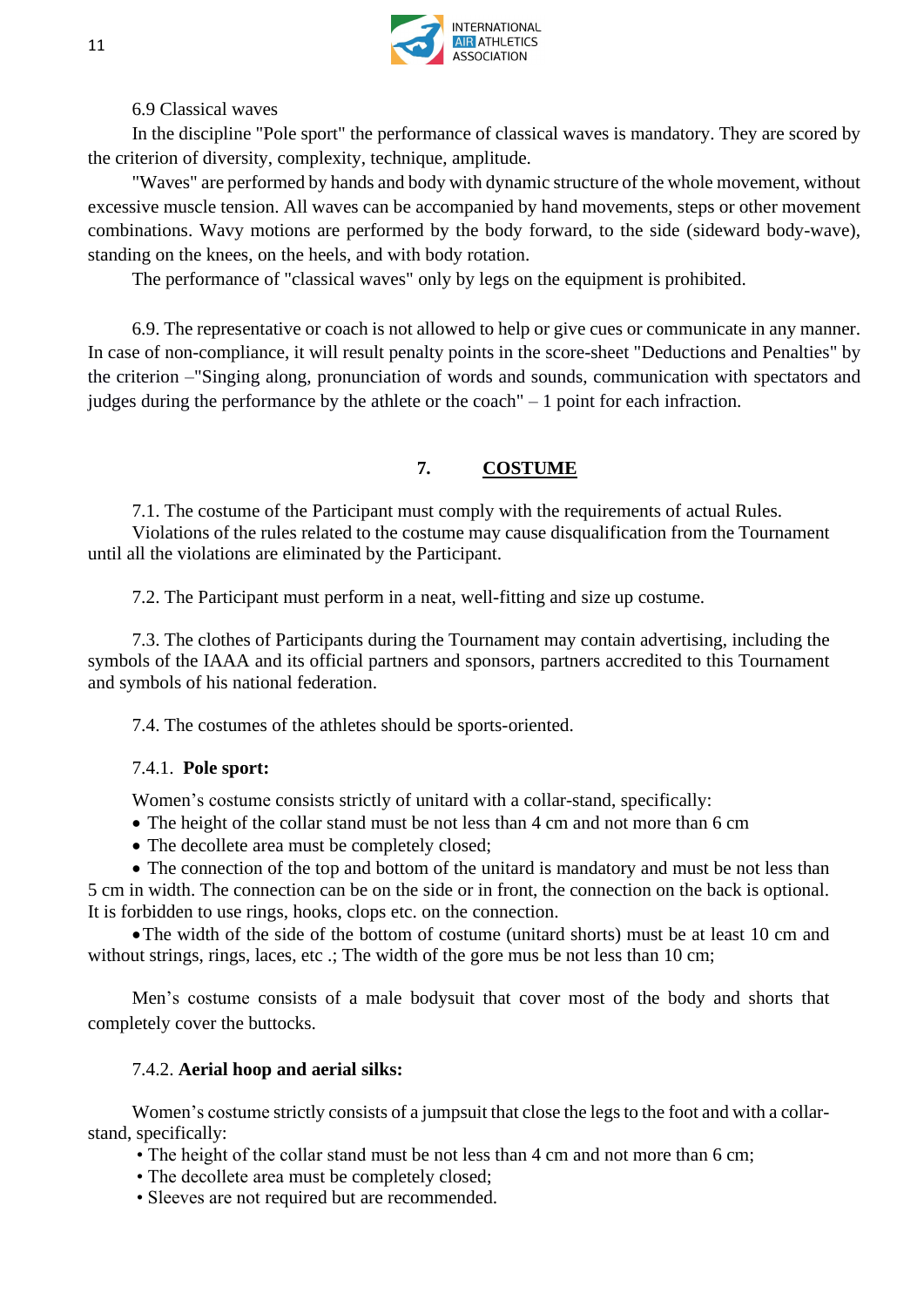

Men's costume consists of a male bodysuit that cover most of the body, trouser part should not be tight.

7.5. It is forbidden to use any details on the Participant's costume, which are not part of a unitard/bodysuit (costume). For example, fabric inserts in a unitard are allowed (except flesh and beige colors). Separable parts of the costume are prohibited - wings, bows, ruffles, belts, frills, skirts, etc.

7.6. The costume should be lined or made of close texture and not accentuate intimate parts of a body.

7.7. The costume must completely cover the underwear. Wearing underwear under the suit is obligatorily.

7.8. It is forbidden to use costumes, including any costume parts, made of transparent and translucent fabrics, lacquer, leather, rubber and latex materials, use of decorative finishes in the form of feathers, thorns and other sharp objects.

7.9. The usage of net in decoration of a suit is allowed but only on shadow-proof lining, and without lining only on the sleeves.

7.10. Use of **flesh and beige color fabric** is prohibited in any part of the costume except hands.

7.11. At the opening ceremony (opening parade) and the award ceremony (closing parade) of the Tournament, Participants should come out in sports suits.

7.12. The coach (representative) of the Participant under 18 y.o comes to the athletic field to accompany his Participant's performance strictly in a sports suit (similar to the opening parade).

# **8. HAIRSTYLE MAKE UP AND JEWELLERY**

8.1. The hair should be pulled so that the neck area is completely open. Loose hair, pony tails, unfixed braids and mohawk hairstyle is prohibited.

8.2. Small headache bands are allowed (for example, small hair clips, elastic bands, etc.), all the band should be well attached to the head.

8.3. Any kind of headwear is not allowed.

8.4. Make-up should be moderate and look neat. It is allowed to use drawings and rhinestones on the face, but not more than 30%. Body art of other parts of the body is prohibited.

8.5. Any kind of make-up for all children's categories under 18 y.o. is prohibited except minimal amount of natural make-up on brows and lashes. It is allowed to use rhinestones on the face, but not more than 30%.

8.6. Tattooed body parts that are not covered with a costume should not contain abusive words, racial or sexual abuse, calls for inciting hate speech, references to terrorist acts, drug propaganda and unhealthy lifestyles, hints about the sexual nature of the actions. In case of violations, the Participant is obliged to apply an external coating (plaster) on the tattoo to cover it.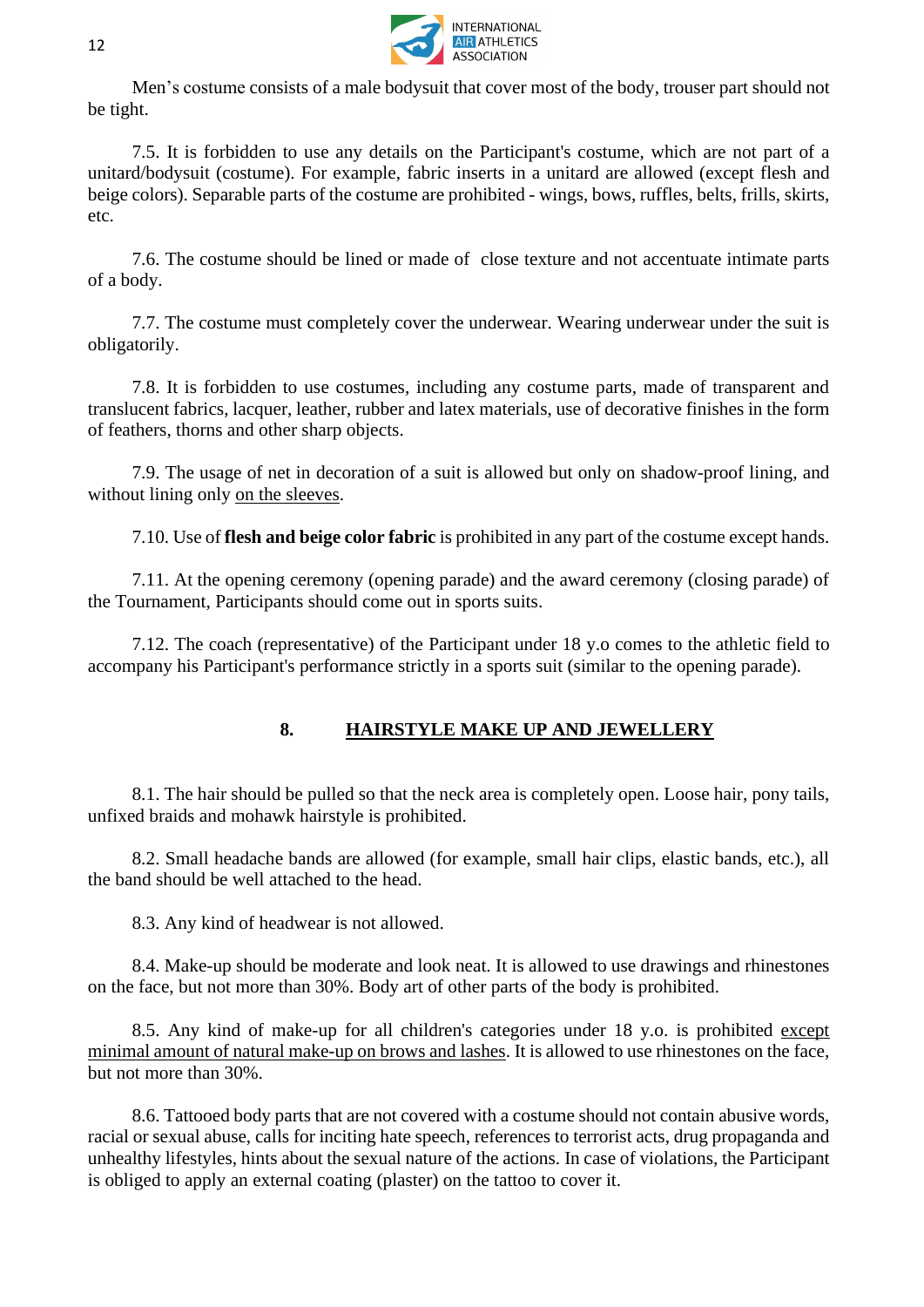

#### **9. ACCESSORIES**

9.1. It is allowed to perform barefoot or half gym shoe.

9.2. It is forbidden to use boots, hessian boots and other accessories for hands and feet that ae not mentioned in these Rules.

9.3. The usage of wristlets on the hands and feet is allowed if they are part of the costume. Kinesio taping on single parts of the body made on medical purpose is also allowed.

9.4. It is forbidden to use additional accessories (fans, tapes, chains, balloons, soft toys, etc.). Any stage setting is forbidden.

9.5. It is forbidden to use earrings, rings, bracelets, watches, chains, piercings, brooches, etc.

9.6. It is forbidden to use open fire and any pyrotechnic products.

9.7. It is forbidden to use liquids, granular substances (water, colored liquids, liquid paints, confetti, loose sparkles, etc.) during the performance.

9.8. It is forbidden to use animals, birds, reptiles, insects.

9.9. The usage of moisturizers, lotions, bronzers, creams, etc. is prohibited the day before the competitions and during the competitions.

9.10. It is allowed to use special matter to increase the adherence to the pylon, which meet the IAAA standards and have a certificate of compliance.

# **10. MUSICAL ACCOMPANIMENT**

10.1. Duration of musical composition:

For children categories (5-17 y.o.): - Duration of performances from 2 minutes 30 seconds to 3 minutes 35 seconds.

For adults categories «Amateurs»: - Duration of performances from 2 minutes 30 seconds to 3 minutes 35 seconds.

For adults categories «Professionals»: - Duration of performances from 3 minutes 20 seconds to 4 minutes 00 seconds.

10.2. The musical composition must begin with an acoustical signal, warning of the beginning of the performance.

10.3. Music with words is prohibited.

10.4. Music can be played on one or several instruments, as well as by a voice used as a musical instrument. All instruments are allowed if they express music with all the characteristics necessary to clearly and structurally distinct accompany the performance.

 10.5. It is allowed to use the voice background that has artistic function such as [choir](https://www.multitran.ru/c/m.exe?t=5655138_1_2&s1=%E0%F0%F2%E8%F1%F2%20%F5%EE%F0%E0) and vocalise.

> 10.6. The music must have a solid and complete character, the arrangement is allowed. It is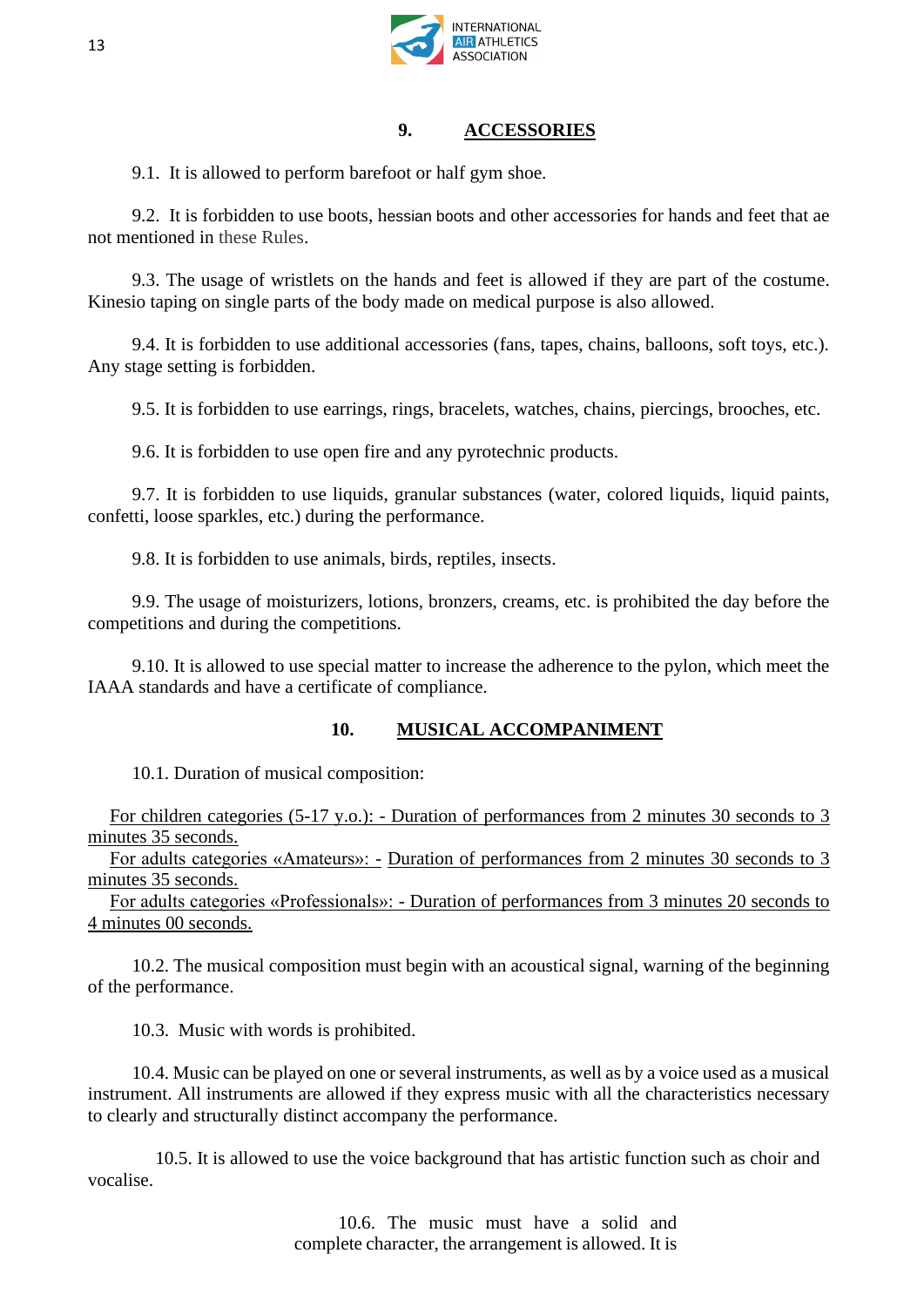

possible to combine two or more musical compositions ("mix"), musical fragments must be connected ideologically and have a harmonious transition. Incoherent connection of different musical fragments is not allowed.

10.7. It is not allowed to use - not typical for sport music / sounds (for example, sirens, car engine noise, etc.), songs containing obscene vocabulary or calls for violence and illegal actions.

10.8 The Organizer is entitled to cease the musical composition if it lasts longer than it is permitted.

10.9 Violation of p. 10.1 of These Rules entails penalty points, in the protocol "PENALTIES AND FINES" by the criterion - "Exceeding the duration of a musical composition" - 5 points.

#### **11. PANEL OF JUDGES**

11.1. The panel of judges of the Tournament is completed with the judges who have been trained or certified by the IAAA and are admitted to refereeing the IAAA Tournaments in the current season.

- 11.2. The panel of judges consist of:
- head judge;
- deputy of the head judge master judges;
- ground of judges;
- public-address announcer;
- secretaries of the counting commission;

11.3. Replacement of a judge is allowed only in case of illness or other circumstance, which does not allow him to continue to fulfil his commitments.

11.4. The minimum number of judges in the ground of judges is 4 (four), the maximum number of judges is 22 (twenty-two).

11.5. The panel of judges appoints two judges for one score-sheet, if possible. When calculating the final score, the arithmetic mean of two scores for each title (point) is taken into account.

11.6. The organizer of the Tournament is not allowed to be a member of the panel of judges.

#### **12. HEAD JUDGE**

12.1. The head judge heads the panel of judges.

12.2. The head judge must:

- know actual rules and regulations on Tournament and strictly obey them;
- check the conditions of the venue and the athletic field in advance;

• together with general secretary hold a meeting of judges and organize the coordination meeting of the representatives of the Participants before the start of the Tournament;

• check the organization of first aid;

• conduct briefings of masters of ground of judges and meetings of the panel of judges during and after the Tournament;

• Organize the awarding ceremony together with the Organizer;

• Determine the judges to put notes into the membership card;

• Organize the awarding ceremony together

with the Organizer;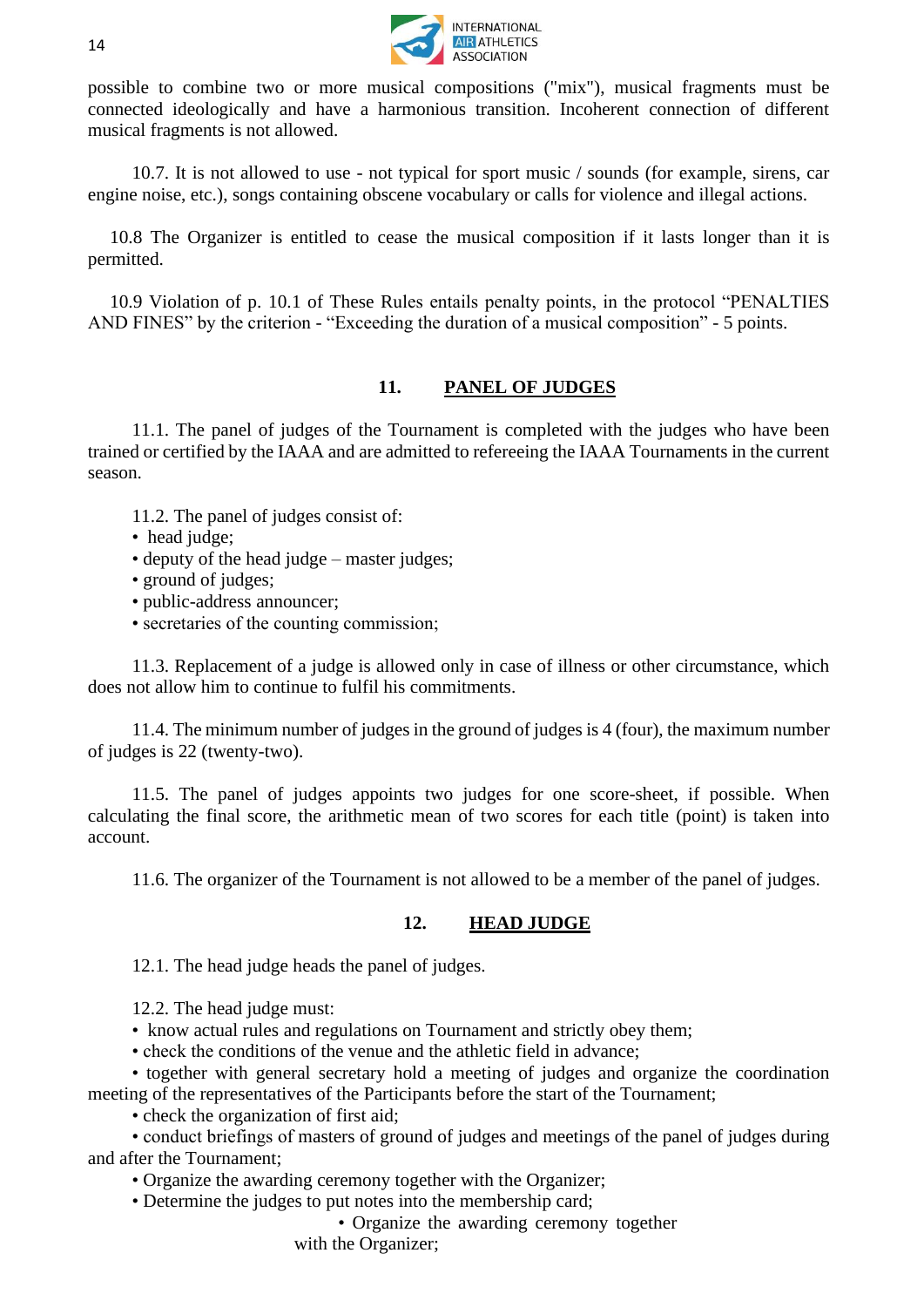

• Consider immediate protest;

• present a report on the results (scores) after the end of the Tournament in accordance with paragraph. 29.1-29.2 of actual Rules.

12.3. The head judge together with the representatives of the Organizer determines the number of ground of judges, their numerical and personal composition in accordance with the program of the Tournament and the requirements of the categories of Participants.

12.4. The head judge can:

• make changes in the Tournament program, if they do not contradict the Rules and Regulations on Tournament;

• demand explanation from deputy of the head judge – masters of ground of judges, if, in his judgement, their actions or decisions contradict actual Rules;

• allow the Participant to repeat the performance, if the reason for this are independent circumstances in accordance with paragraph 23.2 of this Regulation.

• disqualify Participant from participation in the Tournament, in accordance with paragraph 24.1 of actual Rules.

# **13. DEPUTY OF THE HEAD JUDGE - MASTER JUDGE**

13.1. The deputy head judge must assist the head judge performing his duties or do other work on his instructions.

13.2. In the absence of the head judge, the deputy fulfills his duties.

13.3. When two grounds of judges are working, master judge is appointed on each ground of judges.

13.4. Deputy of the head judge - master judge is obliged:

• to instruct the team of judges the day before the Tournament and on the days of its holding and hold the meeting of the ground of judges at the end of the Tournament;

• to control the filling of all the fields of the judge score-sheet before passing it to the counting commission;

• to give a signal to the ground of judges for the simultaneous delivery of score-sheet to the counting commission;

• to check the correctness of the identification of places occupied by Participants and to authorize the announcement of results;

• to request from the judge oral pleading or arguments in writing on the scores or the place of the Participant (if there is a gross difference in scores and places given other judges) at the meeting of the brigade judges at the end of the Tournament;

• to submit to the head judge an analysis of the judging with an assessment of the work of each judge of ground of judge within twenty-four hours of the end of the Tournament.

13.5. Deputy of the head judge - master judge has the right:

• check the personal score-sheet of the ground of judges;

• replace the judge with a reserve one if absent within a 1 (one) hour before the start of the Tournament, illness or emergency circumstances, as well as in gross violation of the Rules by the judge.

# **14. JUDGES**

14.1. The judge must: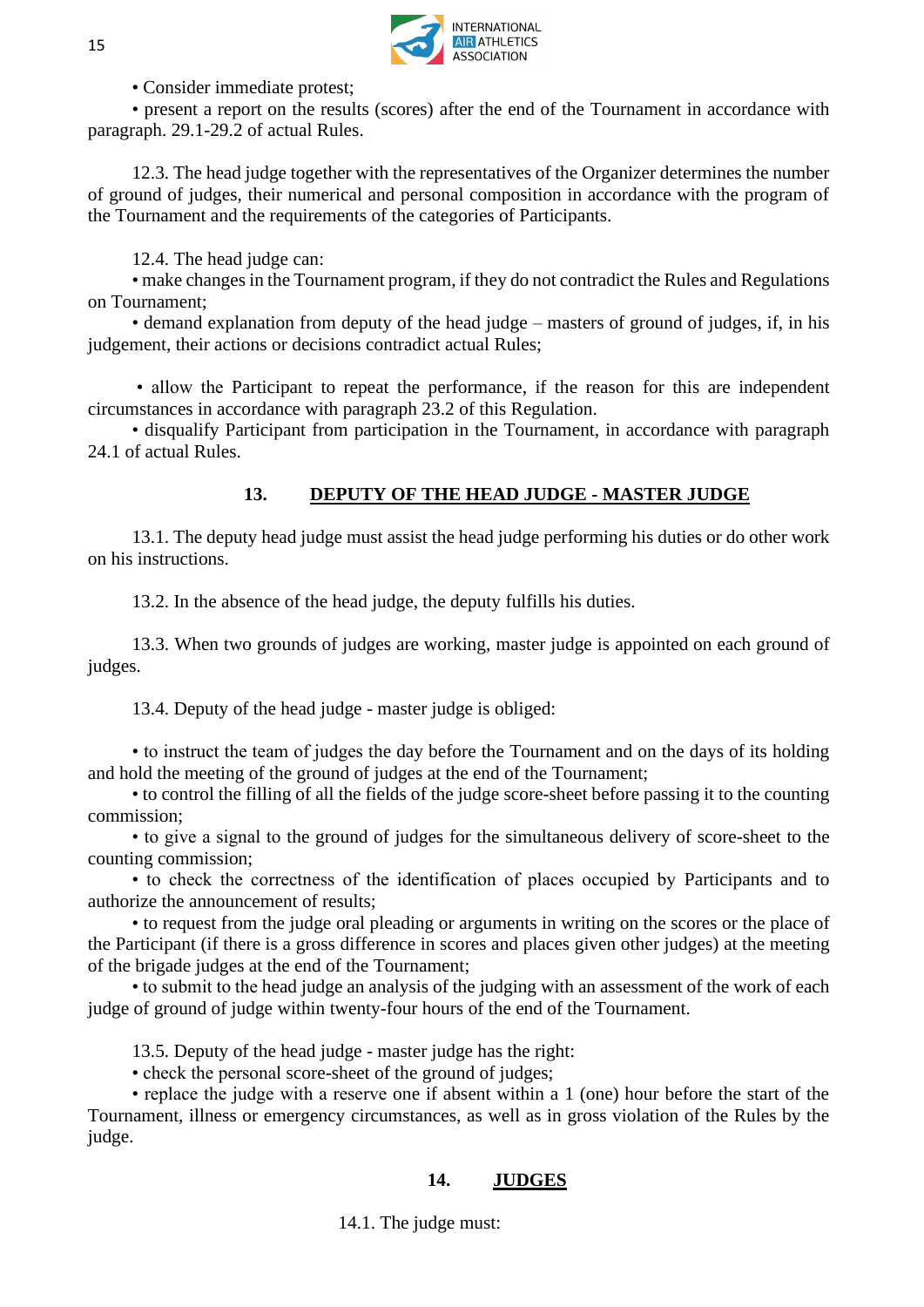

• Arrive in time to Tournament venue;

• perform his professional duties conscientiously:

• impartially evaluate the Participants' performances in strict compliance with the Rules, using the full scale of scores if possible;

• not allow anybody to influence their professional activities;

• not to show prejudice of a racial, sexual, religious or national character while carrying out his duties;

• prevent the influence of public opinion, possible criticism of the judge's activity on the validity of decisions;

• be tolerant, polite, tactful and respectful of the Participants. The judge should require similar behavior from all involved persons;

• not disclose information obtained while carrying out his duties;

• check the availability and completeness of the referee's folder;

• be informed of the Rules and all current methodological documents on refereeing;

• keep records in personal score-sheet with all the scores before the display or announcement and all necessary comments to it;

• attend all meetings of judges before, during and at the end of the Tournament;

• at the request of the master judge present a personal score-sheet for examination during the judging;

• in writing or verbally, explain to the master judge grounds for scores that are significantly different from that given by other judges;

• carefully follow the established form of clothing - a white top (blouse with a collar, a shirt) and a dark jacket, a dark dress trousers, classic black shoes, with closed toes.

• put current ranking scores in to the athlete's membership card cards;

• take part in the awarding ceremony.

14.2. Each judge receives a numerical order in the ground of judge.

14.3. Judges must score the performances independently. Judges are not allowed to talk, express approval or disapproval with gestures during and after the performance. No one, except the master judge, is allowed to talk to the judges when they are directly engaged in judging.

14.4. Judges are not allowed to record the scores of other judges in any category of Participants.

14.5. The judge has the right, at the direction of the head judge, to carry out the duties of the master judge (temporarily or until the end of the Tournament), if the latter cannot continue to carry out his duties for a valid reason.

#### **15. SECRETARIES OF THE COUNTING COMMISSION**

15.1. The secretaries of the counting commission work under the supervision of the master judge and the organizer of the Tournament.

15.2. The secretaries of the counting commission count the scores on the basis of the scoresheet of the judges of ground of judge, determining the Participants' places by the sum of scores from all the score-sheet for the performance.

15.3. According to the results of the performance, the secretaries of the counting commission prepare two final score-sheet (for the Participant and the archive of the Tournament).

#### **16. OBJECTION**

16.1. Objections can be submitted to the head judge of the Tournament in writing only by the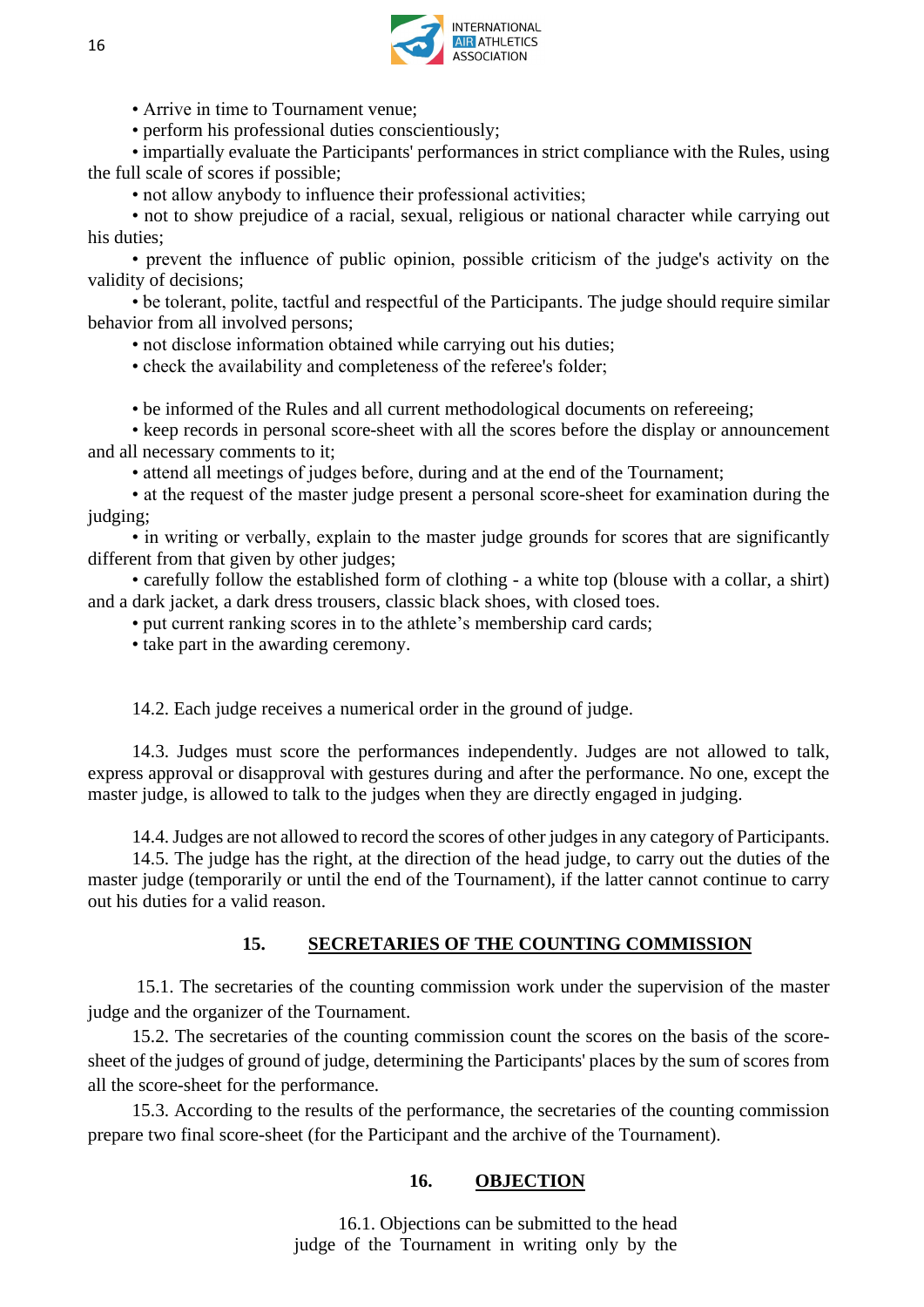

representative of the national team or by the person performing his duties, only with respect to the scores of the Participant whom he represents, if he does not agree with it.

16.2. The order and time frames for objection proceedings:

**Immediate protest** must be submitted by the athlete's representative within 60 mins after the announcement of the scores of the Participants. Form F-4(immediate protest) should be given and returned to the Organizer to be registered. All immediate protests are considered by the head judge prior to the awarding ceremony, but only after the fee for consideration in accordance with p. 16.5. these Rules;

**Protest** can be submitted by the representative of the athlete at any time, but no later than 5 (days) after the end of the Tournament. They should be sent through e-form http://bit.do/fvar\_PROTEST and are considered within 30 (thirty) working days;

All immediate protests submitted to the head judge during the Tournament must be considered before the award ceremony begins.

16.3. The decision on the protest is reported to the representative of the Participant, duet or group who has submitted the protest and is declared by public-address announcer if, as the result of the revision, the assessment of the Participant's performance has changed.

16.4. According to the decision of the head Judge, any protest can be considered by him alone or at a meeting of the main refereeing board of the Tournament.

16.5. The fee for the consideration of the **Immediate Protest** is 50 euros. and must be paid while submitting the objection. The fee is nonreturnable, is necessary to avoid distraction of the judges (delay of the Tournament) due to consideration of unreasonable complaints by representatives of Participants who do not agree with the scores given by judges and submitted in the emotion of the moment.

18.6. In case of revision of the final scores (score-sheet of the Participant) based on the results of the immediate protest submitted by Participant representative, the Organizer makes an official announcement about changes in the result of the Participant before the awarding ceremony.

# **17. PLACES FOR CONDUCTING OF CHAMPIONSHIP AND THE EQUIPMENT**

17.1. Discipline — "Pole sport"

- Size of athletic field - 4x6 m, coated with gym mats (judo mat, thickness not less than 3 cm), is equipped with two poles - left static and right dynamic. The height of each pylon is 4.2 m, the diameter of the pole is 42 mm. The poles are installed at a distance of 3 m from each other.

The material of the poles is steel, the pole covering is not sliding, waterproof lacquer coating. Coating color - yellow (recommended).

Athletic field for categories "Children" of any age under 18 y.o. for all types of Tournaments must be equipped with two poles of height of 3.2 m (or have a limiting mark at this height), with a diameter of 38 - 42 mm (according to the terms of the Organizer).

The "Duet" and "Group" categories are allowed to change pole location, which should be indicated in the application form. Solo categories are not allowed to change location of modes.

Open Tournaments are allowed to be held on the athletic field equipped with poles of other sizes.

17.2 Discipline -Aerial silks

- Athletic field should be not less than 6x3 m in size, consisting of two zones - hanging area with a high mat (thickness not less than 50 cm) 3x3 meters in size, the structure and materials of which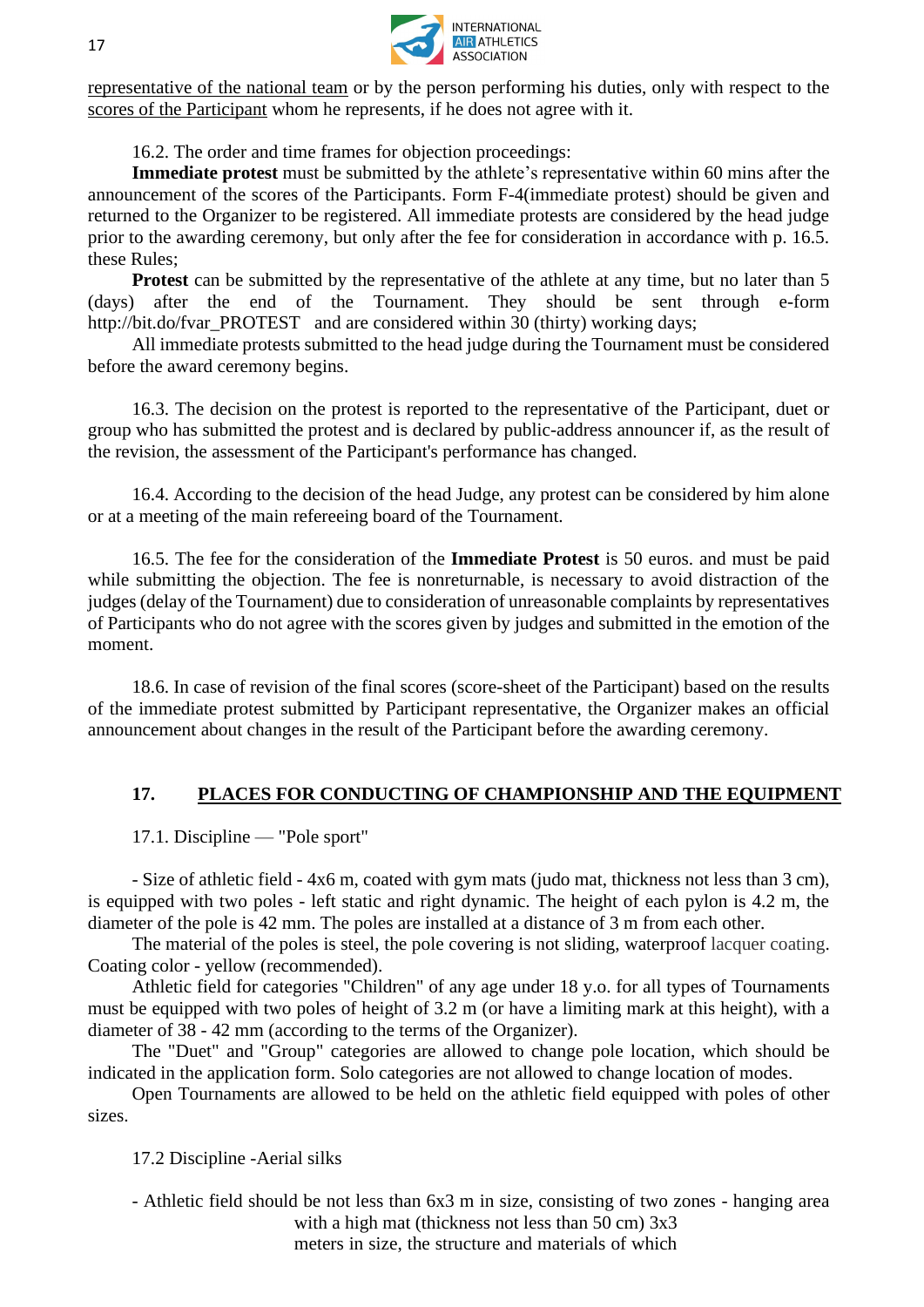

should provide the proper impact (bump absorption capability) and the area of floor work, coated with judo mat size of  $3x2$  meters (thickness of at least 3 cm).

The fabric length is 8 m, the working height is 6 m. The fabric has an average degree of stretching. The composition of the fabric - jersey 97%, polyester 3%.

It is obligatory to use special certified carbines, with a minimum tensile load of at least 20 kN and a mechanical clutch with key lock. Required certified rotaiting machine (swivel).

The use of proper equipment of the Participant is allowed only subgroup C (PARA), by prior request, on conditions that the equipment meets the IAAA equipment standards by agreement of head judge and the organizer.

17.3 Discipline -Aerial hoop

- Athletic field should be not less than 6x3 m in size, consisting of two zones - hanging area with a high mat (thickness not less than 50 cm) 3x3 meters in size, the structure and materials of which should provide the proper impact (bump absorption capability) and the area of floor work, coated with judo mat size of 3x2 meters (thickness of at least 3 cm).

Rolling diameter of the hoop is 100 cm, the diameter of the hoop tube is 25 mm, the coating is a certified white teip.

One central suspension (strop) 1.5 m high, 20 mm wide, certified rotating machine (swivel).The height of the hoop suspension from the protective cover (mats) in the suspension zone is 1.7 m.

For Participants in the category "Children 6-9 y.o." the diameter of the hoop is 80 cm, the height of the hoop suspension is adjusted at the arm's length.

In special cases, the height of the hoop suspension can be changed at the request of the Participant, subject to preliminary agreement with the Tournament Organizer. The crossbeam and the loop are missing.

The use of proper equipment of the Participant is allowed only subgroup C (PARA), by prior request, on conditions that the equipment meets the IAAA equipment standards by agreement of head judge and the organizer.

17.4. The venue of the Tournament should be equipped with musical equipment, ensuring high-quality reproduction of music records.

# **18. PROCEDURE FOR CONDUCTING THE TOURNAMENT**

18.1. The order of Participants' performance in each category is determined by alphabetical order (by last name). Timing-list and order of Participants' performances are published no later than 5 days before the date of the Tournament.

18.2. Participants registration is allowed one day before the start of the Tournament or on the day of the Tournament before it starts. At the same time, the organizer informs the Participants about the time and place of the registration in advance, no later than 2 days before its date.

18.3. The organizer has the right to refuse the Participant (excluded from the competition) to perform in the Tournament if at the moment of registration, the Participant did not provide:

• medical insurance;

• a suit that meets the rules of the Tournament (see paragraph. 7.4-7.11);

• payment (registration fee);

18.4. The Tournament must be held no longer than three days.

18.5. Every day of the Tournament begins no earlier than at 8 am and must be completed in the adult category of athletes no later than at 11 pm, and children's and youth categories no later than at 8 pm. It is recommended to hold children's and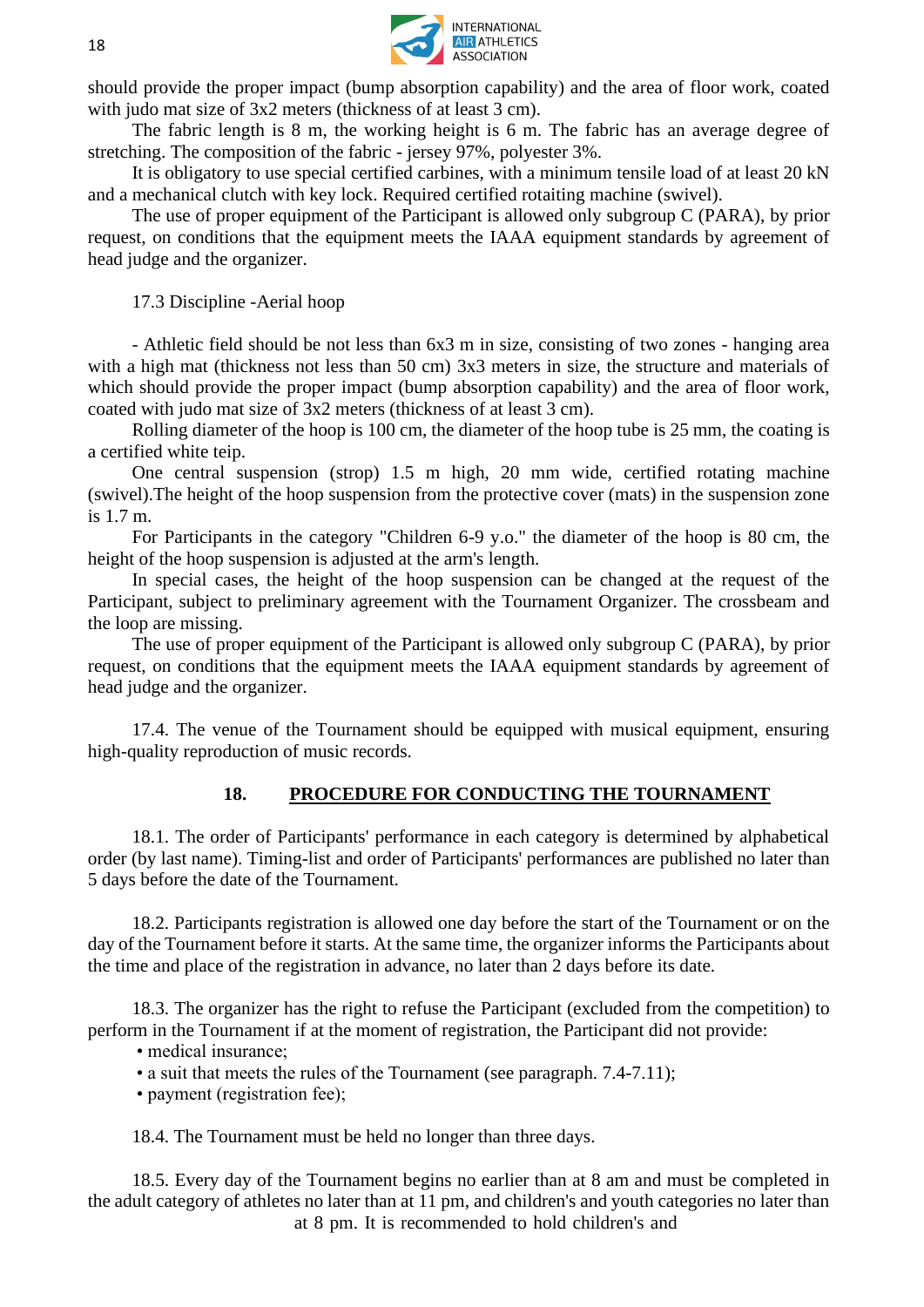

junior competition programs first, and after the awarding of these categories, adults should be held.

18.7. In case the Participant, a duet or a group does not enter the athletic field within 2 (two) minutes after the call, they get forfeit.

18.8. During the Tournament, the official photo and video shooting is performed by the panel of judges and persons who obtained accreditation from the organizer,

All photo and video materials belong to the organizer. Amateur photo and video shooting is allowed, upon the decision of the organizer only for personal use and is not considered as evidence in support of the Participant's objection.

18.9. The organizer has all the rights to broadcast, publish photos and video materials without additional consent from the Participants, the Participant has the right to receive official photo and video materials from the organizer for personal purposes, but has no right to use them for commercial purposes.

18.10 The Tournament organizer transfers all the score-sheets to the IAAA Methodical Committee within 5 days.

#### **19. PERFORMANCE TERMINATION**

19.1. Due to the fault of the Participant. Stoppage of the performance by the Participant or his representative (coach) in cases when the Participant himself interrupts the performance due to injury, fatigue or it is stopped at the initiative of his representative (coach), doctor or one of the judges because of the critical technical mistakes that threaten his life and health, unexpected costume damage that obstructs his performance. Regardless of who initiated the stop, in which the Participant program is interrupted for more than 5 seconds, after which there is stop of the music the program terminates regardless of the health of the Participant.

Also, any of the judges has the right to stop the Participant's performance in case if the Participant made a deliberate removal of the costume details, vulgar behavior or other actions on the athletic field that are incompatible with a sports performance.

Stoppage of the performance due to the fault of the Participant is the basis for disqualifying the Participant from the participation in Tournament, without the possibility of re-performing in this category, at this Tournament.

19.2. Due to independent circumstances. Stoppage of the Participant's performance because of the technical overlays connected with the equipment of the athletic field, where there are threats of injury of the Participant, unplanned stop of music, without fault of the representative of the Participant or the Participant himself.

#### **20. PROCEDURE FOR DISQUALIFICATION OF THE PARTICIPANT FROM THE TOURNAMENTS OF IAAA**

20.1 A Participant can be disqualified during the Tournament only by the decision of the head judge and with the consent of the Tournament's organizer (representative of the IAAA). The decision on disqualification is given to the representative of the Participant or sent to him in writing.

| Violation of the rules          | Period of disqualification |
|---------------------------------|----------------------------|
| Political and religious insults | From 1 to 2 seasons        |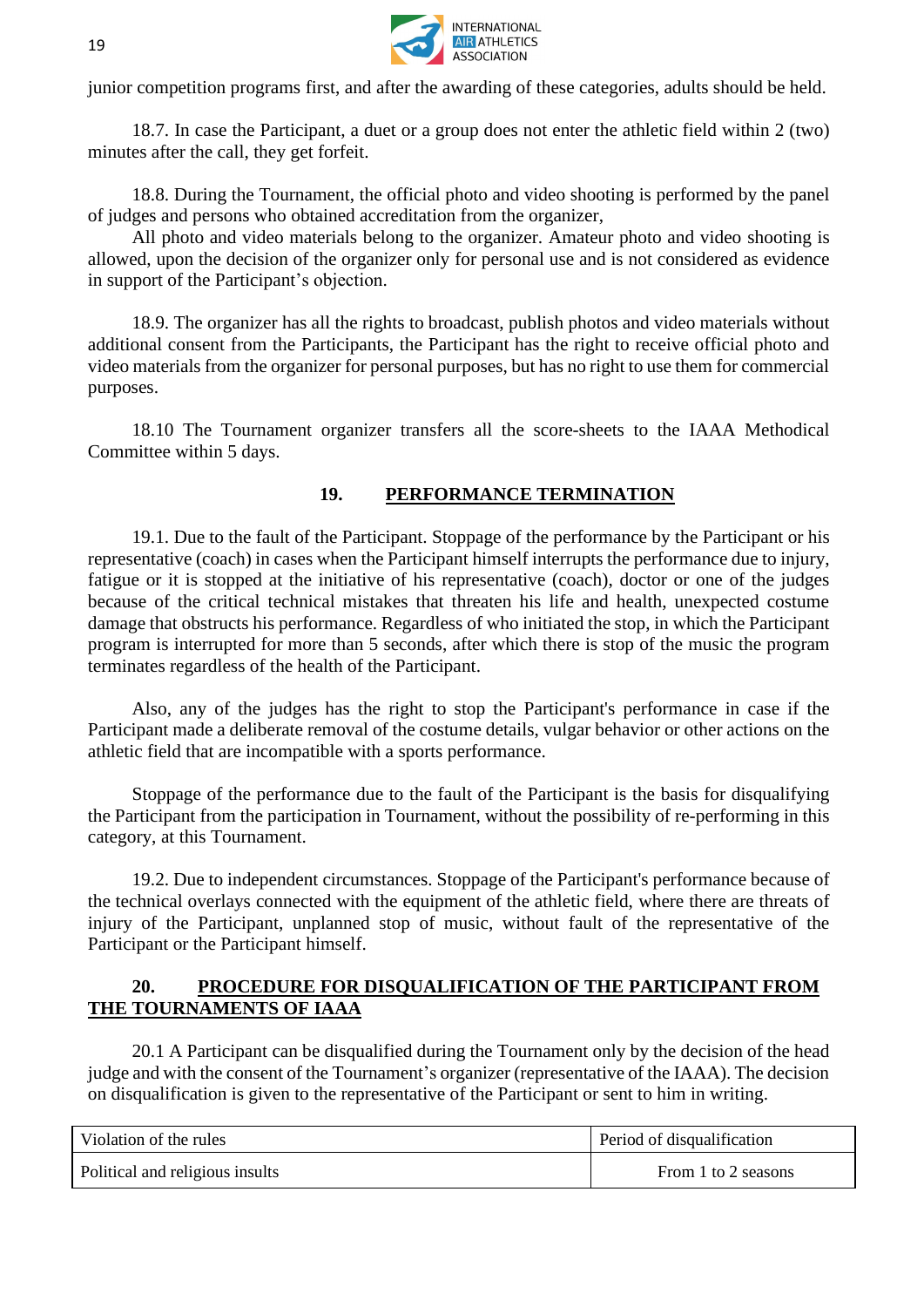

| Deliberate removal of the costume details, vulgar behavior or other<br>actions on the athletic field that are incompatible with a sports<br>performance.                                                                                                                     | This Tournament or season                                                                                                                                                                                               |
|------------------------------------------------------------------------------------------------------------------------------------------------------------------------------------------------------------------------------------------------------------------------------|-------------------------------------------------------------------------------------------------------------------------------------------------------------------------------------------------------------------------|
| Insulting other Participants, judges, organizers, members of the<br>organizing committee, disciplined behavior of the Participant, his<br>representatives or guests during the Tournament.                                                                                   | From 1 to 2 seasons                                                                                                                                                                                                     |
| Use of means for grip on the body of a Participant or on equipment that<br>are prohibited                                                                                                                                                                                    | This Tournament                                                                                                                                                                                                         |
| Absence at the Tournament – withdraw the application without<br>notification or coordination with the Organizer, without reasonable<br>excuse.<br>-international cups<br>-IAAA championships                                                                                 | -For international cups<br>disqualification for the current<br>season<br>- For the international<br>championship, exclusion from the<br>national team and disqualification<br>for the next season in all<br>tournaments |
| Public insults, slander in the form of publications or comments,<br>presented as personal insults to members of the IAAA or directed against<br>its front office and leadership, or the disciplines of Air Athletics by the<br>Participant, his representative or spectator. | From 1 to 2 seasons                                                                                                                                                                                                     |
| Positive results of the medical tests and analysis for doping<br>before and during the Tournament.                                                                                                                                                                           | For a period of one year (season),<br>with mandatory re-control.                                                                                                                                                        |
| Re-reception of positive results in medical tests (doping tests).                                                                                                                                                                                                            | For forever                                                                                                                                                                                                             |

# **21. PERFORMANCE EVALUATION**

21.1. To evaluate the Participant's performance, scoring and penalty system are applied for each of the four score-sheets:

- skills level,
- artistic impression,
- penalties and fines,
- compulsory and qualifying exercises

Each score-sheet is evaluated by a certain judge. Total element score evaluation of the Participant's performance consists of the sum of the scores of all the score-sheets (judges), while the penalty scores are taken into account with the "-" sign, so they reduce total element score of the Participant.

In case the score-sheet is evaluated by more than one judge, the average score is entered in, calculated on the basis the arithmetic mean of all score-sheets.

21.2. To evaluate skill level and artistic impression three-point scale is used, so the Participant's performances are evaluated by a separate judge, for each of the criteria in his score-sheet (work unit 0.5):

21.3. To evaluate the score-sheets penalties and fines, the judge evaluates the Participant's performance in the score-sheet and calculates penalties for each of the criteria separately, in the absence of penalty, the graph of the corresponding criterion is not filled.

21.4. To evaluate compulsory and qualifying exercises, the qualification judge (having the appropriate admission) in his score-sheet "The compulsory and qualification exercises" assesses the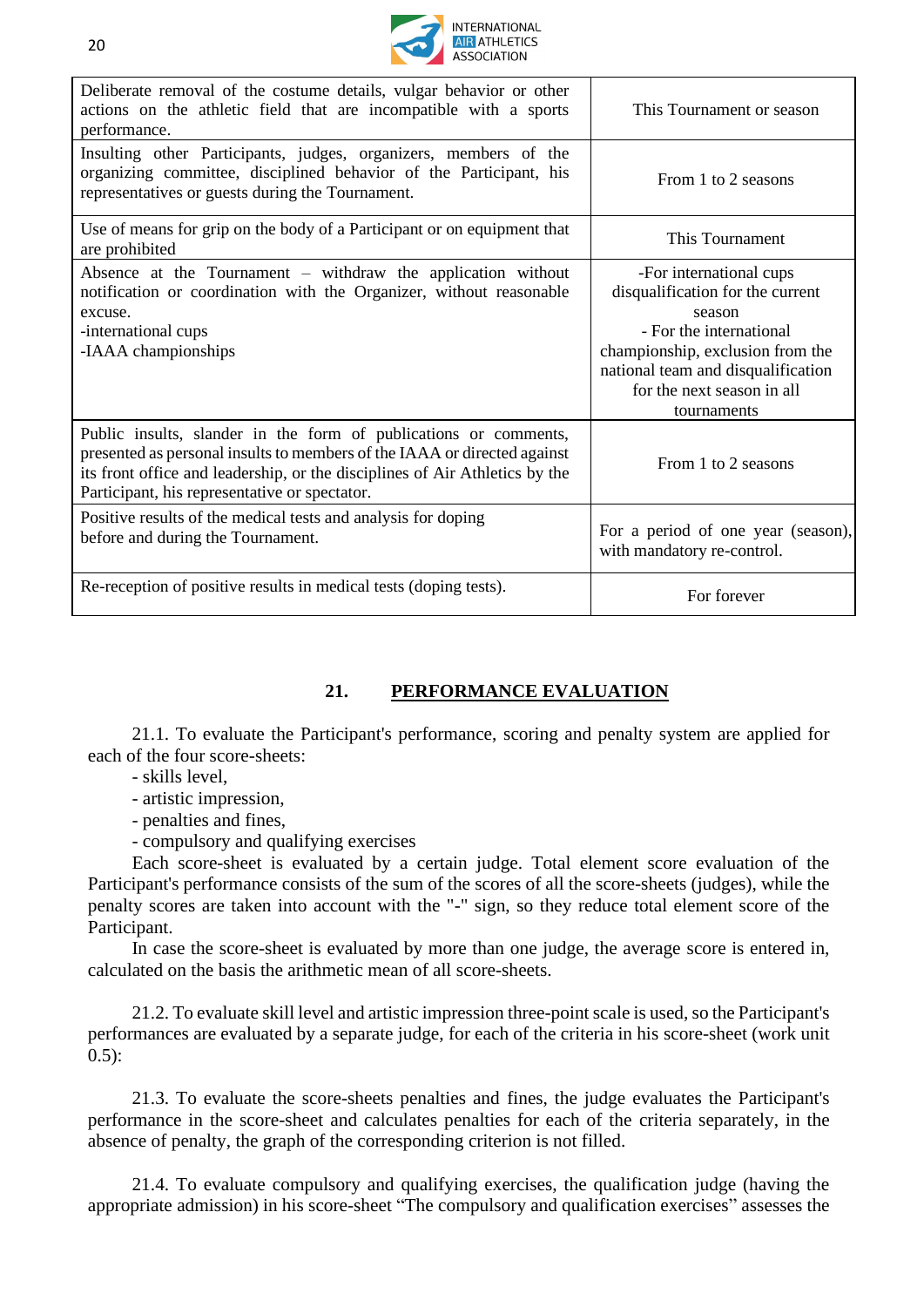

Participant's performance (based on the application form F-1 for the mandatory exercises "Scoresheet for qualification").

Announced exercises must correspond the conditions of performing an exercise, mentioned in appendix to these Rules and fixed for 3 sec at least.

21.5. The Participant independently chooses qualifying and compulsory exercises considering two conditions:

1) in the Participant's performance there must be mandatory and qualifying exercises from all four groups (strength, flexibility, balance, special):

For his performance the Participant chooses not more than 10 exercises:

- Strength – max. 3 exercises -Flexibility – max. 3 exercises -Balance – max. 3 exercises -Special – max. 1 exercise

2) the total score of qualifying and compulsory exercises in the Participant's performance should not exceed 50 points.

21.6. The Participant previously sends to the organizer a form - F-1 "Score-sheet for qualification" in which he makes in the order of implementation all the mandatory and qualifying exercises that will be evaluated by the judges in his performance.

|                    |                                            | Air Athletics - "Tournament *****" year ***                                               |                             |           |         |
|--------------------|--------------------------------------------|-------------------------------------------------------------------------------------------|-----------------------------|-----------|---------|
| Application form   |                                            | Discipline                                                                                |                             |           |         |
| $N_2$              |                                            | <b>CATEGORY</b>                                                                           |                             |           |         |
| Date               |                                            | Name of Participant:                                                                      |                             |           |         |
| <b>SCORE-SHEET</b> |                                            |                                                                                           |                             |           |         |
|                    |                                            | of<br>Date<br>performance                                                                 |                             |           |         |
|                    | Judge on<br>compulsory and                 |                                                                                           |                             |           |         |
|                    | qualification<br>exercises                 | Full name                                                                                 |                             | Signature |         |
| $N_2$              | Name<br>and<br>photo of<br>the<br>exercise | Group<br>exercises<br>GROUP <sub>I</sub><br>(force),<br><b>GROUP-II</b><br>(flexibility), | The<br>score of<br>exercise | Score     | Comment |

FORM F-1 "Score-sheet for qualification"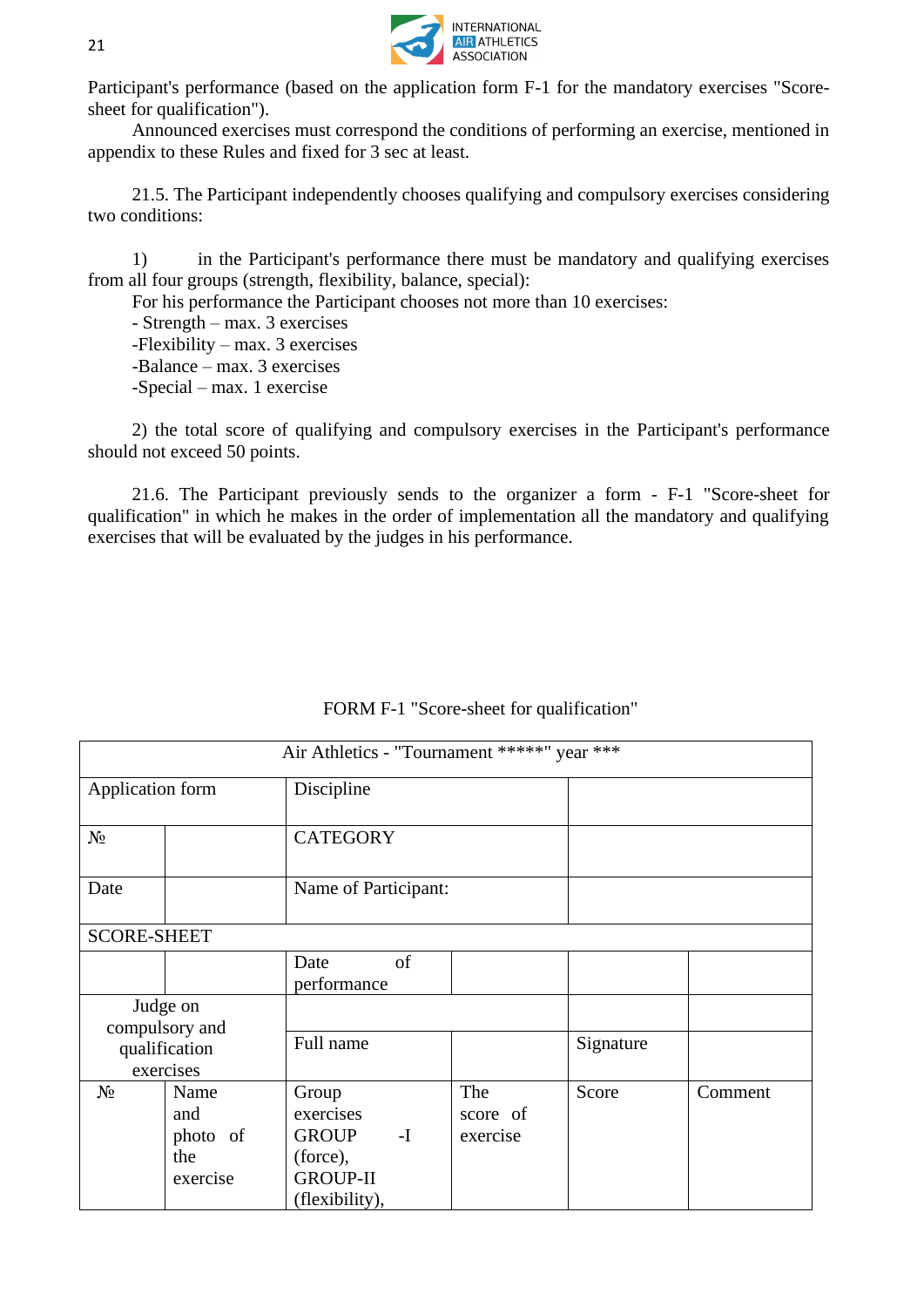

|                | <b>GROUP-II</b>  |  |  |
|----------------|------------------|--|--|
|                | (balance sheet), |  |  |
|                | <b>GROUP-IV</b>  |  |  |
|                | (special)        |  |  |
|                | Variant of       |  |  |
|                | implementation   |  |  |
| 1              |                  |  |  |
| $\overline{2}$ |                  |  |  |
| 3              |                  |  |  |
| $\overline{4}$ |                  |  |  |
| 5              |                  |  |  |
| 6              |                  |  |  |
| 7              |                  |  |  |
| $\cdots$       |                  |  |  |

21.7. The General Score-sheet with all the scores shall be given to the representative of the Participant after the Tournament. Judges 'score-sheets for each of the Participants are transmitted by the secretary of the counting commission to the Tournament organizer after its completion, judges 'score-sheets are not given to the Participants.

# **22. SCORES AND PENALTY POINTS IN «AERIAL SILKS» DISCIPLINE**

22.1 Score-sheet of the judge evaluating skills level in the Aerial silks discipline.

| $N_2$ | Name                                                                                                                                  | Maximum<br>score | Comment                                                                                                                       |
|-------|---------------------------------------------------------------------------------------------------------------------------------------|------------------|-------------------------------------------------------------------------------------------------------------------------------|
| 1.1.  | Skill level of performing<br>on the equipment (the<br>complexity of the<br>selected exercises and<br>the ability to perform<br>them). | 3                | Complexity of the selected<br>exercises and ability to perform<br>them                                                        |
| 1.2.  | Power and complex-<br>coordinated exercises                                                                                           | 3                | The<br>quantity,<br>complexity,<br>diversity and correctness of<br>performing power exercises is<br>evaluated.                |
| 1.3.  | Start on the floor and<br>climbs                                                                                                      | 3                | The quantity, complexity,<br>correctness of performing<br>power exercises that start on the<br>floor and climbs is evaluated. |

SCORE-SHEET – SKILLS LEVEL (Aerial silks).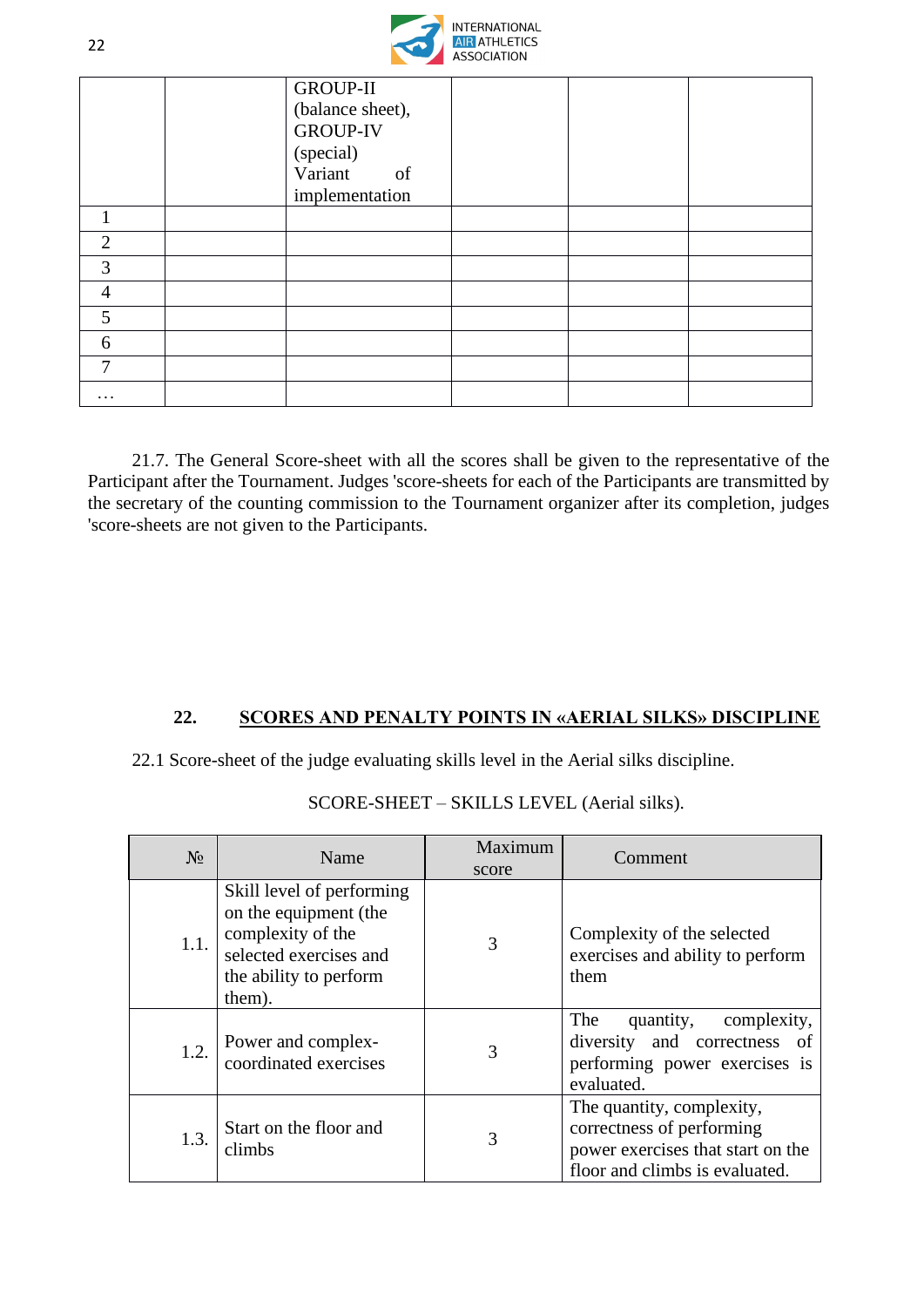

| 1.4.             | Start in the air                                                                                                                        | 3 | The quantity, complexity,<br>correctness of performing<br>exercises that start in the air is<br>evaluated.                                                                                                                |
|------------------|-----------------------------------------------------------------------------------------------------------------------------------------|---|---------------------------------------------------------------------------------------------------------------------------------------------------------------------------------------------------------------------------|
| 1.5.             | Original combinations                                                                                                                   | 3 | The quantity and quality of<br>original combinations,<br>exercises, transitions,<br>complicacy of basic<br>combinations, connecting 3 or<br>moves is evaluated.                                                           |
| 1.6.             | Equilibrium and balance<br>exercise                                                                                                     | 3 | The quantity, complexity,<br>diversity and correctness of<br>performing equilibrium and<br>balance exercises is evaluated.                                                                                                |
| 1.7.             | spectacular stunts and<br>dangerous exercises in<br>junior and children<br>(category B) and adults<br>(categories A and B)<br>subgroups | 3 | It is evaluated exclusively in of<br>junior and children "B"<br>categories, amateurs "A", "B"<br>and "C" categories,<br>professionals "A", "B" and "C"<br>categories, in accordance with<br>paragraph 6.5 of these Rules. |
| Duets and groups |                                                                                                                                         |   |                                                                                                                                                                                                                           |
| 1.8.             | Change of formation<br>techniques during<br>interaction of the<br>Participants in<br>duet/group category                                | 3 | The clarity, coherence of<br>changing of formation without<br>additional touching partner and<br>interceptions is evaluated.                                                                                              |

22.2. Score-sheet of the judge evaluating artistic impression in the Aerial silks discipline.

PROTOCOL-ARTISTIC IMPRESSION (Aerial silks).

| $N_2 \pi/\pi$ | Name         | Maximum<br>score | Comment                                                                                                                                                                           |
|---------------|--------------|------------------|-----------------------------------------------------------------------------------------------------------------------------------------------------------------------------------|
| 2.1.          | Choreography | 15               |                                                                                                                                                                                   |
| 2.1.1.        | Holding      | 3                | The quantity (percentagewise to<br>all exercises performed) of<br>holding exercises is evaluated (in<br>accordance with paragraph 6.6.)                                           |
| 2.2.2.        | Amplitude    | 3                | The volume of movements, the<br>range of movements of different<br>parts of the body relative to each<br>other or the whole body in<br>relation to the equipment is<br>evaluated. |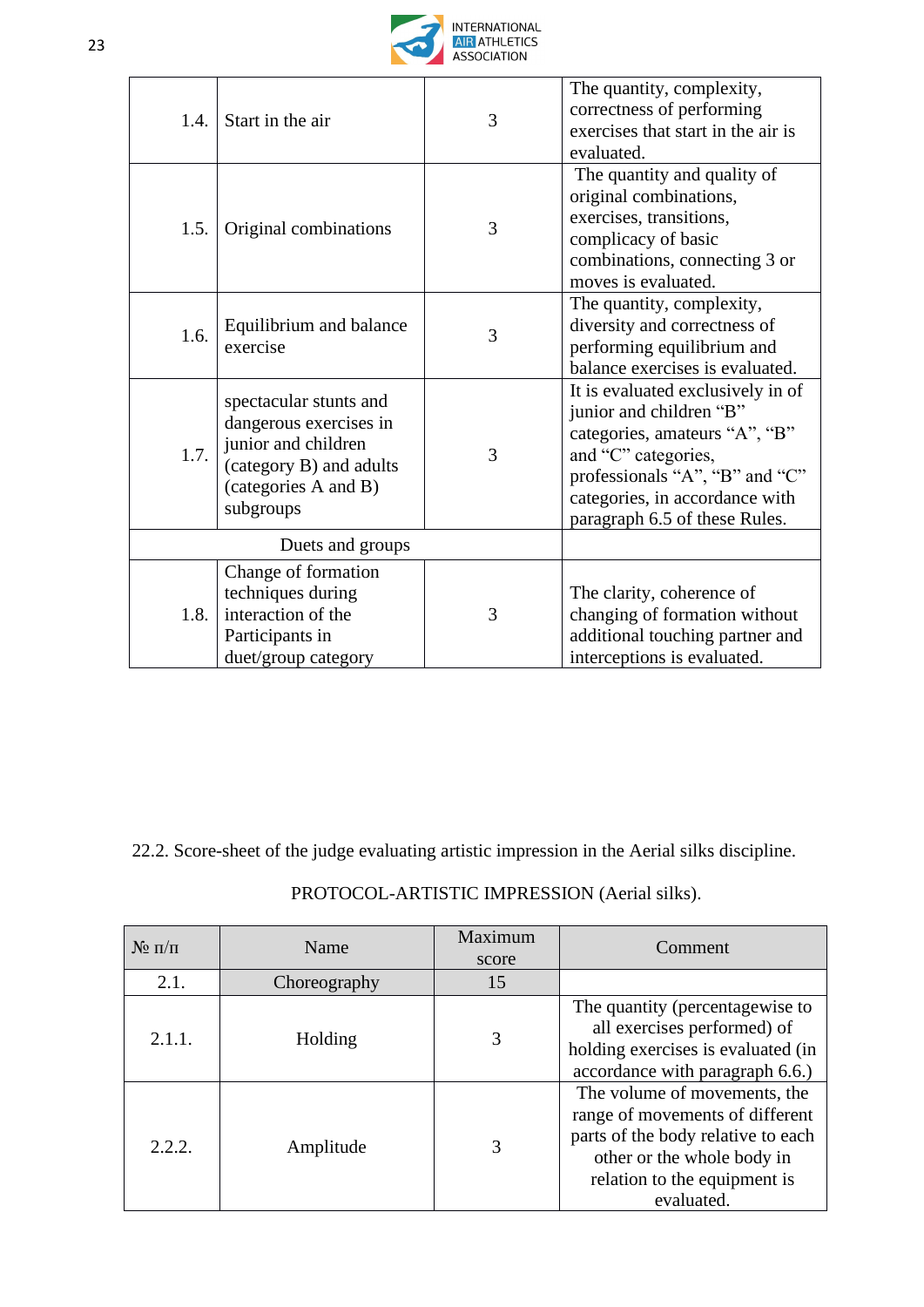

| 2.2.3. | Grace and posture                                                                                     | 3 | Gracefulness of performance, a<br>straight-back, straightened<br>shoulders throughout the<br>program is evaluated.                                                         |
|--------|-------------------------------------------------------------------------------------------------------|---|----------------------------------------------------------------------------------------------------------------------------------------------------------------------------|
| 2.2.4. | Flexibility and splits                                                                                | 3 | The quantity, complexity and<br>correctness of performing<br>mobility exercises (side split,<br>front split) spine and shoulders<br>mobility is evaluated.                 |
| 2.2.5. | Work in rotation                                                                                      | 3 | The number of elements<br>performed in rotation, as well as<br>the speed of rotation, is<br>evaluated.                                                                     |
| 2.1.6. | Beginning of the<br>performance (Acrobatic,<br>choreographic<br>combination)<br>Not more than 20 sec. | 3 | The complexity, clarity, diversity<br>of elements, logical "point" of<br>the beginning of the program, is<br>evaluated, in accordance with<br>paragraph 6.3 of these Rules |
| 2.1.7. | End of performance<br>(Acrobatic, choreographic<br>combination)<br>Not more than 10 sec.              | 3 | The complexity, clarity, diversity<br>of elements, logical "point" of<br>the beginning of the program, is<br>evaluated, in accordance with<br>paragraph 6.3 of these Rules |
| 2.2.   | Artistry                                                                                              | 6 |                                                                                                                                                                            |
| 2.2.1. | Musicality of<br>performance and facial<br>mobility                                                   | 3 | The correspondence of facial<br>gesture and image to movements<br>and musical character of the<br>program (accents) is evaluated                                           |
| 2.2.2. | Music and costume<br>(correspondence of<br>costume to the music)                                      | 3 | Correspondence of costume and<br>music is evaluated.                                                                                                                       |

22.3 Score-sheet of the judge evaluating penalties and fines in the Aerial silks discipline.

| $N_2 \pi/\pi$ | Name                                           | For each<br>case | Comment                                                                                                                                                          |
|---------------|------------------------------------------------|------------------|------------------------------------------------------------------------------------------------------------------------------------------------------------------|
| 3.1.          | Arms, knees, feet (tensity,<br>straight lines) | 0,25             | For each case where it is<br>possible to keep straight lines<br>and point toes on the<br>equipment, step from the<br>heel, bent knee, relaxed foot,<br>arm, etc. |
| 3.2.          | Fall from the equipment                        | $1-5$            | In accordance with paragraph<br>6.8 of these Rules.                                                                                                              |
| 3.3.          | Slip on the equipment                          | $0, 5 - 1$       |                                                                                                                                                                  |

SCORE-SHEET – PENALTIES AND FINES (Aerial silks).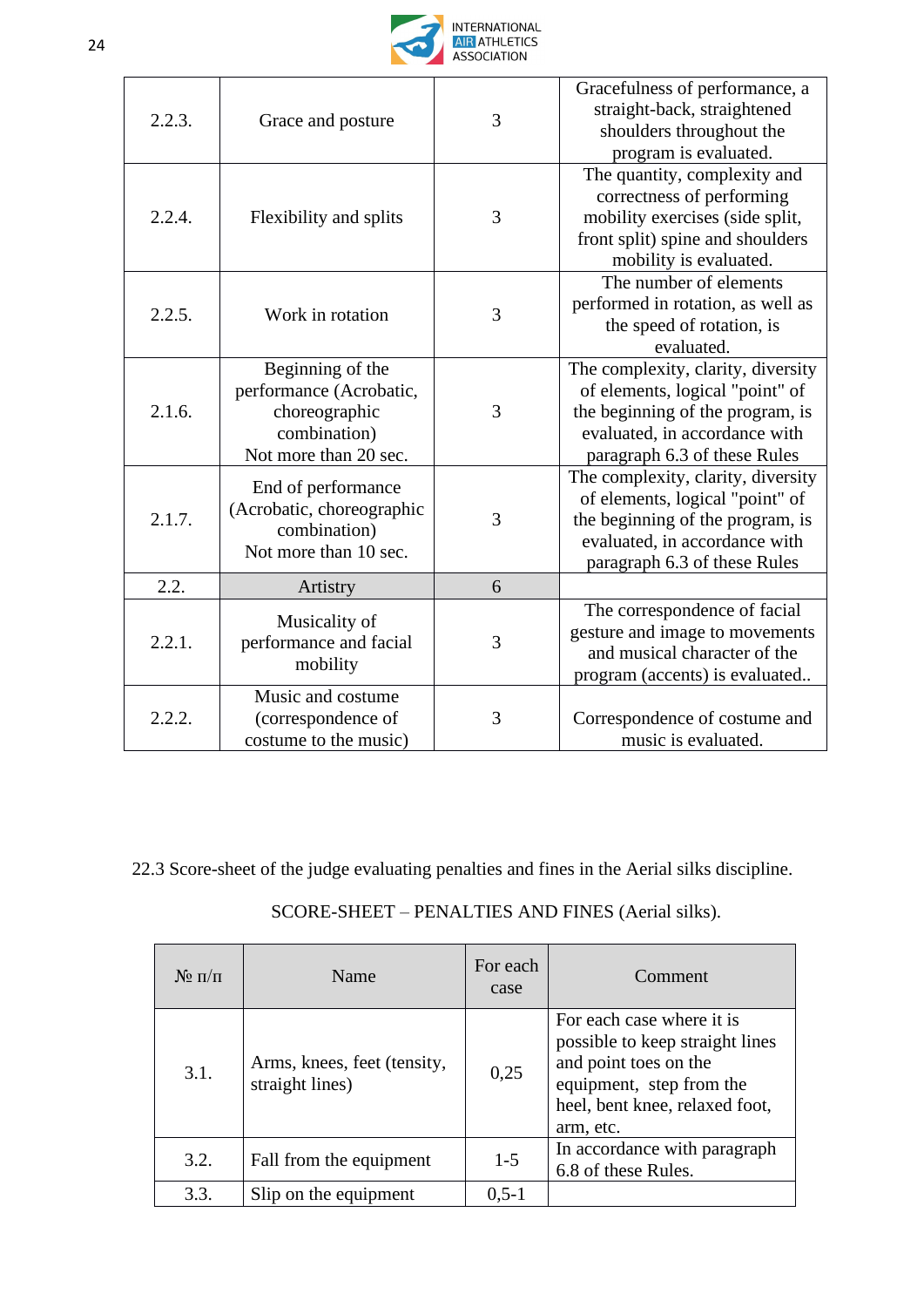

| 3.4.  | Control of movements                                                                                                                                                             | 1              | In accordance with paragraph<br>6 of these Rules.           |
|-------|----------------------------------------------------------------------------------------------------------------------------------------------------------------------------------|----------------|-------------------------------------------------------------|
| 3.5.  | Costume and accessories                                                                                                                                                          | $1 - 5$        | Violation of p.7 and p.8 of<br>these Rules.                 |
| 3.6.  | Continuation of the<br>performance after music<br>end (including the end in<br>rotation and the end of the<br>performance before the end<br>of the music).                       | $1 - 2$        | Violation of p. 6.3.1 of these<br>Rules.                    |
| 3.7.  | Wiping hands on the<br>equipment or on the parts<br>of the body, not prohibited<br>by these Rules (for<br>example, legs)                                                         | $\overline{2}$ |                                                             |
| 3.8.  | Erotic movements or<br>positions                                                                                                                                                 | 3              |                                                             |
| 3.9.  | Singing along,<br>pronunciation of words and<br>sounds, communication<br>with spectators and judges<br>during the performance by<br>the athlete or the coach<br>(representative) | 1              |                                                             |
| 3.10. | Visible repetitions of the<br>same exercises apart from<br>starts of exercises and pulls<br>up                                                                                   | 1              | With the exception of the ups<br>and downs in the exercises |
| 3.11. | Exceeding the duration of a<br>musical composition                                                                                                                               | 5              | Violation of p. 10.1 of these<br>Rules.                     |

22.4 Score-sheet of the judge evaluating compulsory and qualifying exercises in the Aerial silks discipline.

SCORE-SHEET - COMPULSORY AND QUALIFICATION EXERCISES (aerial silks)

See application form paragraph. 21.6 of these Rules

22.5 A detailed description of each element, the group to which it refers, the image and the score (in points) is given in the Appendix to these Rules No. 1 "Compulsory and qualifying exercises in the Aerial silks discipline ".

# **23. SCORES AND PENALTY POINTS IN «AERIAL HOOP» DISCIPLINE**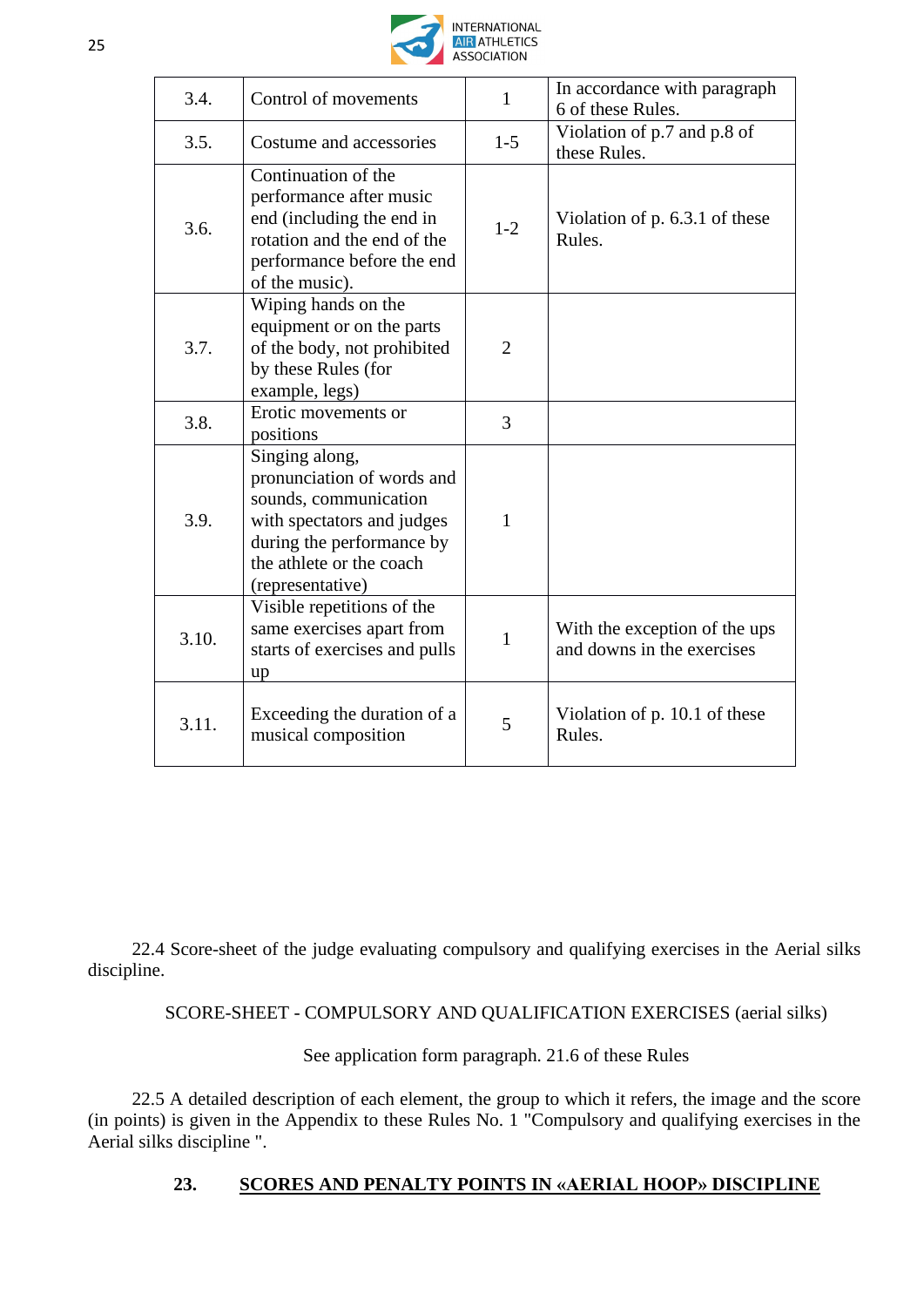

23.1 Score-sheet of the judge evaluating skills level in the Aerial hoop discipline.

| $N_2$ | Name                                                                                                                              | Maximum score | Comment                                                                                                                                                                                                                |
|-------|-----------------------------------------------------------------------------------------------------------------------------------|---------------|------------------------------------------------------------------------------------------------------------------------------------------------------------------------------------------------------------------------|
| 1.1.  | Skill level of performing on the<br>equipment (the complexity of<br>the selected exercises and the<br>ability to perform them).   | 3             | Complexity of the selected exercises and<br>ability to perform them                                                                                                                                                    |
| 1.2.  | Power and complex-coordinated<br>exercises                                                                                        | 3             | The quantity, complexity, diversity and<br>correctness of performing power exercises<br>is evaluated.                                                                                                                  |
| 1.3.  | Start on the floor and climbs                                                                                                     | 3             | The quantity, complexity, correctness of<br>performing power exercises that start on<br>the floor and climbs is evaluated.                                                                                             |
| 1.4.  | Start in the air                                                                                                                  | 3             | The quantity, complexity, correctness of<br>performing exercises that start in the air is<br>evaluated.                                                                                                                |
| 1.5.  | Original combinations                                                                                                             | 3             | The quantity and quality of original<br>combinations, exercises, transitions,<br>complicacy of basic combinations,<br>connecting 3 or moves is evaluated.                                                              |
| 1.6.  | Equilibrium and balance<br>exercise                                                                                               | 3             | The quantity, complexity, diversity and<br>correctness of performing equilibrium<br>and balance exercises is evaluated.                                                                                                |
| 1.7.  | spectacular stunts and dangerous<br>exercises in junior and children<br>(category B) and adults<br>(categories A and B) subgroups | 3             | It is evaluated exclusively in of junior and<br>children "B" categories, amateurs "A",<br>"B" and "C" categories, professionals<br>"A", "B" and "C" categories, in<br>accordance with paragraph 6.5 of these<br>Rules. |
|       | Duets and groups                                                                                                                  |               |                                                                                                                                                                                                                        |
| 1.8.  | Change of formation techniques<br>during<br>interaction of the Participants in<br>duet/group category                             | 3             | The clarity, coherence of changing of<br>formation without additional touching<br>partner and interceptions is evaluated.                                                                                              |

SCORE-SHEET – SKILLS LEVEL (Aerial hoop).

23.2. Score-sheet of the judge evaluating artistic impression in the Aerial hoop discipline.

| $N_2 \Pi/\Pi$ | Name         | Maximum<br>score | <b>Comment</b>                                                                                                                          |
|---------------|--------------|------------------|-----------------------------------------------------------------------------------------------------------------------------------------|
| 2.1.          | Choreography | 15               |                                                                                                                                         |
| 2.1.1.        | Holding      | 3                | The quantity (percentagewise to all<br>exercises performed) of holding<br>exercises is evaluated (in<br>accordance with paragraph 6.6.) |
| 2.2.2.        | Amplitude    |                  | The volume of movements, the<br>range of movements of different                                                                         |

# PROTOCOL-ARTISTIC IMPRESSION (Aerial hoop).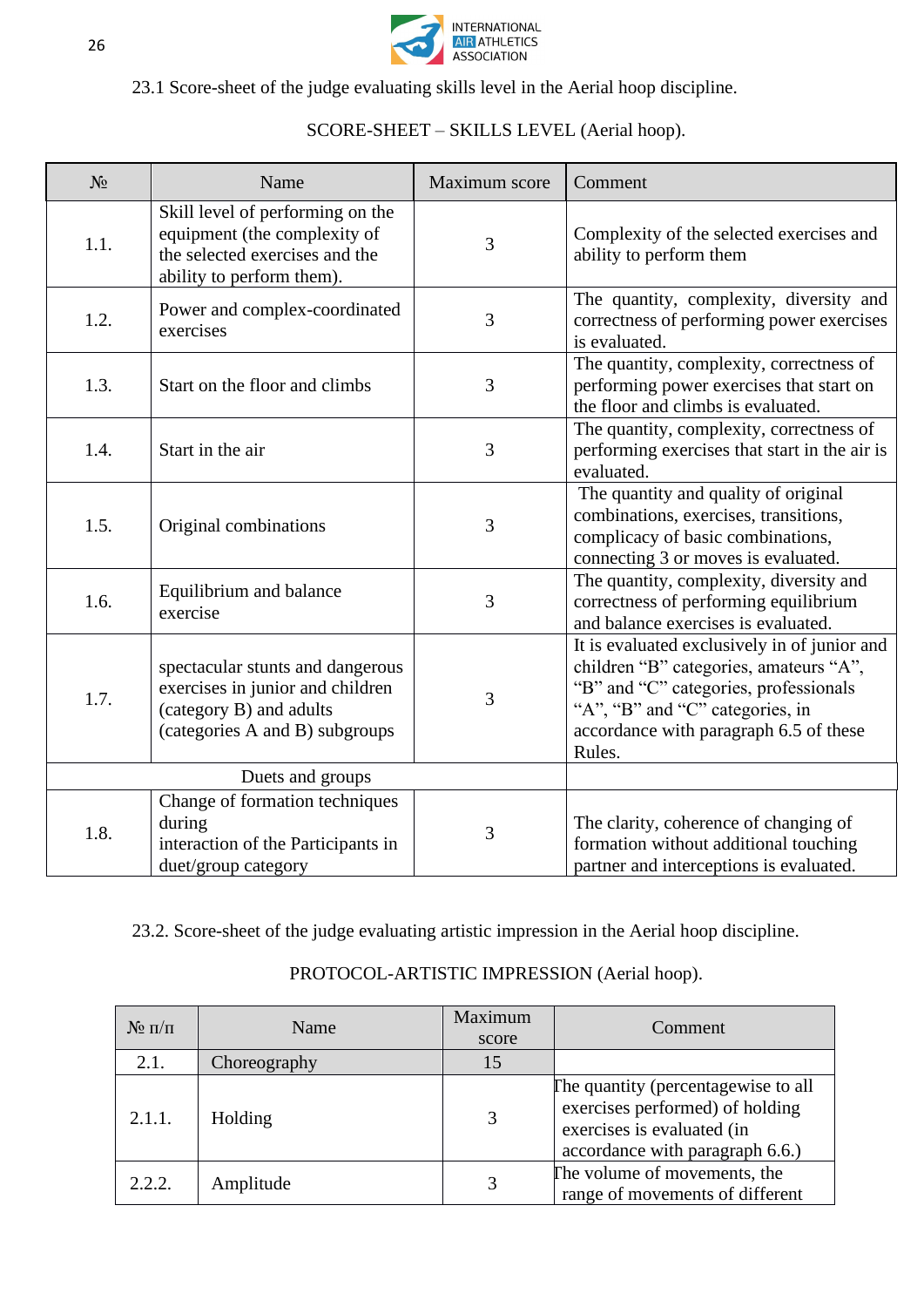

|        |                                                                                                    |   | parts of the body relative to each<br>other or the whole body in relation<br>to the equipment is evaluated.                                                                |
|--------|----------------------------------------------------------------------------------------------------|---|----------------------------------------------------------------------------------------------------------------------------------------------------------------------------|
| 2.2.3. | Grace and posture                                                                                  | 3 | Gracefulness of performance, a<br>straight-back, straightened<br>shoulders throughout the program<br>is evaluated.                                                         |
| 2.2.4. | Flexibility and splits                                                                             | 3 | complexity<br>quantity,<br><b>The</b><br>and<br>correctness of performing mobility<br>exercises (side split, front split)<br>spine and shoulders mobility is<br>evaluated. |
| 2.2.5. | Work in rotation                                                                                   | 3 | The number of elements performed<br>in rotation, as well as the speed of<br>rotation, is evaluated.                                                                        |
| 2.1.6. | Beginning of the<br>performance (Acrobatic,<br>choreographic combination)<br>Not more than 20 sec. | 3 | The complexity, clarity, diversity of<br>elements, logical "point" of the<br>beginning of the program, is<br>evaluated, in accordance with<br>paragraph 6.3 of these Rules |
| 2.1.7. | End of performance<br>(Acrobatic, choreographic<br>combination)<br>Not more than 10 sec.           | 3 | The complexity, clarity, diversity of<br>elements, logical "point" of the<br>beginning of the program, is<br>evaluated, in accordance with<br>paragraph 6.3 of these Rules |
| 2.2.   | Artistry                                                                                           | 6 |                                                                                                                                                                            |
| 2.2.1. | Musicality of performance<br>and facial mobility                                                   | 3 | The correspondence of facial gesture<br>and image to movements and<br>musical character of the program<br>(accents) is evaluated.                                          |
| 2.2.2. | Music and costume<br>(correspondence of costume<br>to the music)                                   | 3 | Correspondence of costume and<br>music is evaluated.                                                                                                                       |

23.3 Score-sheet of the judge evaluating penalties and fines in the Aerial hoop discipline.

| $\mathcal{N}$ о п/п | Name                                           | For<br>case | each | Comment                                                                                                                                                    |
|---------------------|------------------------------------------------|-------------|------|------------------------------------------------------------------------------------------------------------------------------------------------------------|
| 3.1.                | Arms, knees, feet (tensity,<br>straight lines) | 0,25        |      | For each case where it is possible to<br>keep straight lines and point toes on the<br>equipment, step from the heel, bent<br>knee, relaxed foot, arm, etc. |

# SCORE-SHEET – PENALTIES AND FINES (Aerial hoop).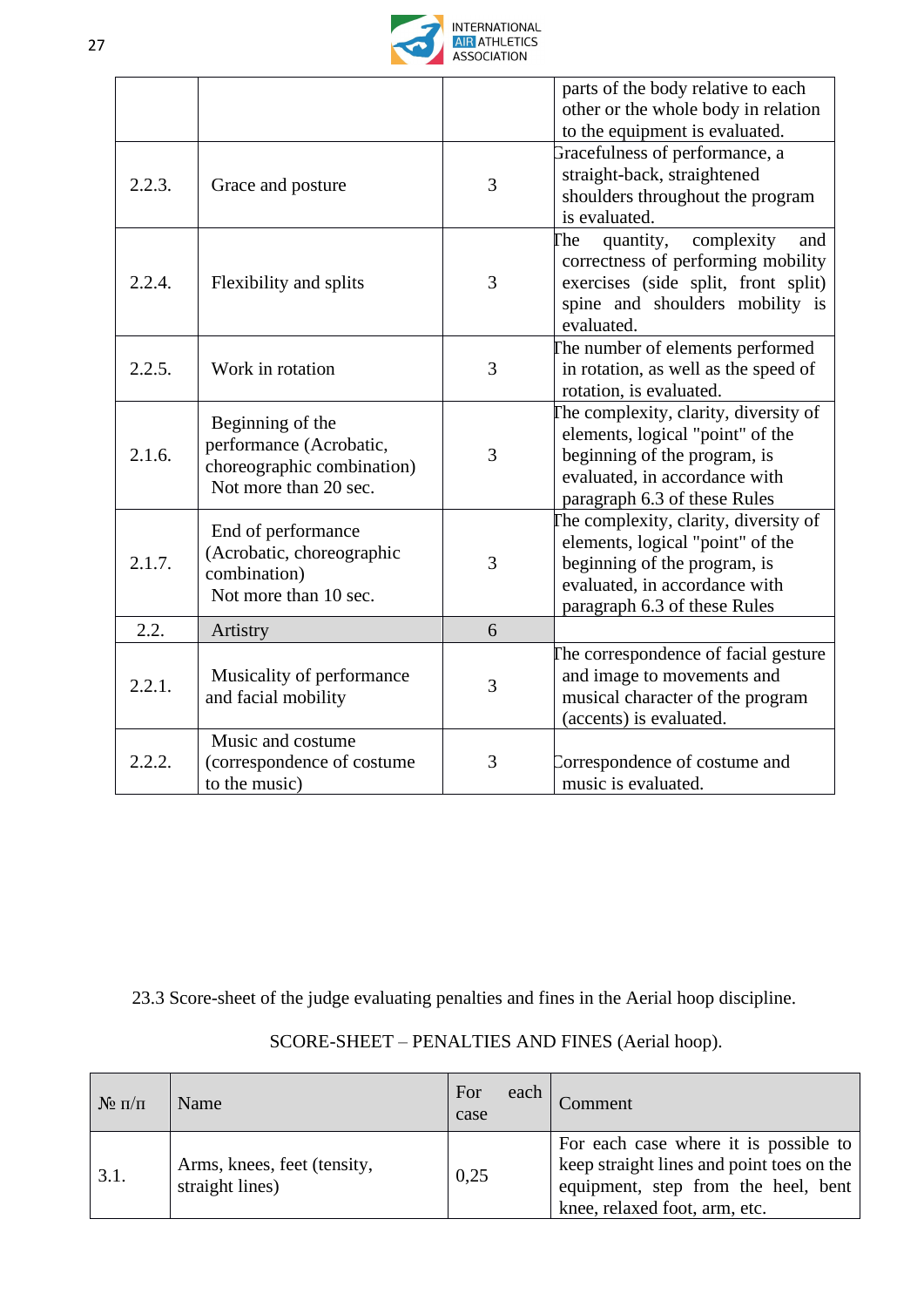

| 3.2.  | Fall from the equipment                                                                                                                                                    | $1 - 5$        | In accordance with paragraph 6.8 of<br>these Rules.         |
|-------|----------------------------------------------------------------------------------------------------------------------------------------------------------------------------|----------------|-------------------------------------------------------------|
| 3.3.  | Slip on the equipment                                                                                                                                                      | $0, 5 - 1$     |                                                             |
| 3.4.  | Control of movements                                                                                                                                                       | 1              | In accordance with paragraph 6 of these<br>Rules.           |
| 3.5.  | Costume and accessories                                                                                                                                                    | $1 - 5$        | Violation of p.7 and p.8 of these Rules.                    |
| 3.6.  | Continuation of the performance<br>after music end (including the end<br>in rotation and the end of the<br>performance before the end of the<br>music).                    | $1 - 2$        | Violation of paragraph 6.3.1 of these<br>Rules.             |
| 3.7.  | Wiping hands on the equipment or<br>on the parts of the body, not<br>prohibited by these Rules (for<br>example, legs)                                                      | $\overline{2}$ |                                                             |
| 3.8.  | Erotic movements or positions                                                                                                                                              | $\overline{3}$ |                                                             |
| 3.9.  | Singing along, pronunciation of<br>words and sounds, communication<br>with spectators and judges during<br>the performance by the athlete or<br>the coach (representative) | $\overline{1}$ |                                                             |
| 3.10. | Visible repetitions of the same<br>exercises apart from starts of $ 1 $<br>exercises and pulls up                                                                          |                | With the exception of the ups and<br>downs in the exercises |
| 3.11. | Exceeding the duration of a<br>musical composition                                                                                                                         | 5              | Violation of p. 10.1 of these Rules.                        |

23.4 Score-sheet of the judge evaluating compulsory and qualifying exercises in the Aerial hoop discipline.

SCORE-SHEET - COMPULSORY AND QUALIFICATION EXERCISES (aerial hoop)

See application form paragraph. 21.6 of these Rules

23.5 A detailed description of each element, the group to which it refers, the image and the score (in points) is given in the Appendix to these Rules No. 2 "Compulsory and qualifying exercises in the Aerial hoop discipline ".

# **24. SCORES AND PENALTY POINTS IN «POLE SPORT» DISCIPLINE**

24.1 Score-sheet of the judge evaluating skills level in the Pole sport discipline.

SCORE-SHEET – SKILLS LEVEL (pole sport).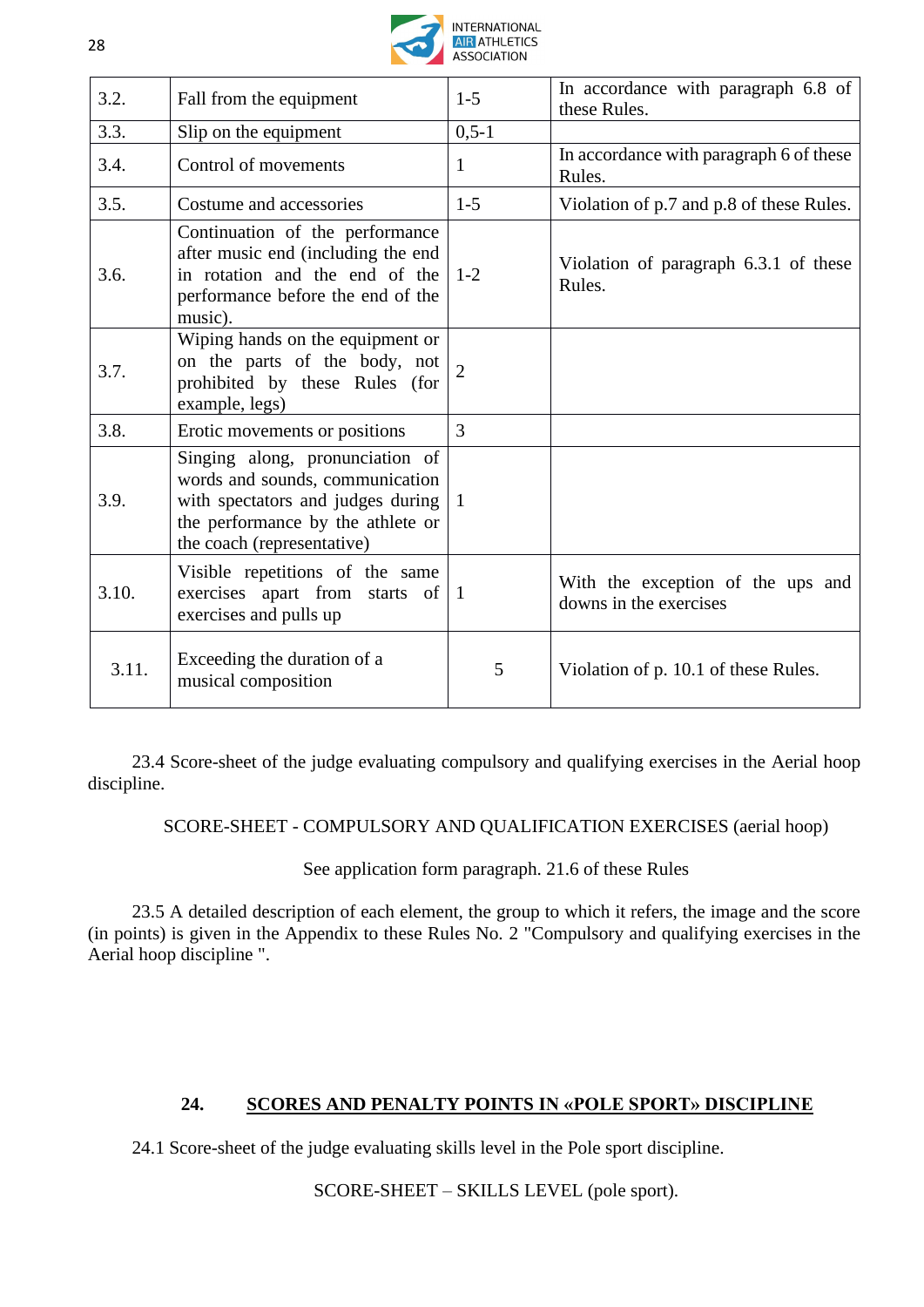

| $N_2$ | Name                                                                                                                               | Maximum<br>score | Comment                                                                                                                                                       |
|-------|------------------------------------------------------------------------------------------------------------------------------------|------------------|---------------------------------------------------------------------------------------------------------------------------------------------------------------|
| 1.1.  | Skill level of performing<br>on the equipment (the<br>complexity of the selected<br>exercises and the ability to<br>perform them). | 3                | Complexity of the selected<br>exercises and ability to perform<br>them                                                                                        |
| 1.2.  | Start on the floor and<br>climbs                                                                                                   | 3                | The quantity, complexity,<br>correctness of performing power<br>exercises that start on the floor<br>and climbs is evaluated.                                 |
| 1.3.  | Start in the air                                                                                                                   | 3                | The quantity, complexity,<br>correctness of performing<br>exercises that start in the air is<br>evaluated.                                                    |
| 1.4.  | Original combinations                                                                                                              | 3                | The quantity and quality of<br>original combinations, exercises,<br>transitions, complicacy of basic<br>combinations, connecting 3 or<br>moves is evaluated.  |
| 1.5.  | Equilibrium and balance,<br>power and complex-<br>coordinated exercises<br>exercise                                                | 3                | The quantity, complexity,<br>diversity and correctness of<br>performing equilibrium and<br>balance, power and complex-<br>coordinated exercises is evaluated. |
| 1.6.  | Spectacular stunts and<br>dangerous exercises                                                                                      | 3                | The quantity, complexity,<br>correctness of performing<br>spectacular stunts and dangerous<br>exercises is evaluated.                                         |
|       | Duets and groups                                                                                                                   |                  |                                                                                                                                                               |
| 1.7.  | Unison of movements in<br>duet/group                                                                                               |                  | Synchronized performing of<br>exercises on the equipment and<br>floorwork.                                                                                    |
| 1.8.  | Change of formation<br>techniques during<br>interaction of the<br>Participants in<br>duet/group category                           | 3                | The clarity, coherence of<br>changing of formation without<br>additional touching partner and<br>interceptions is evaluated.                                  |

24.2. Score-sheet of the judge evaluating artistic impression in the Pole sport discipline.

PROTOCOL-ARTISTIC IMPRESSION (pole sport).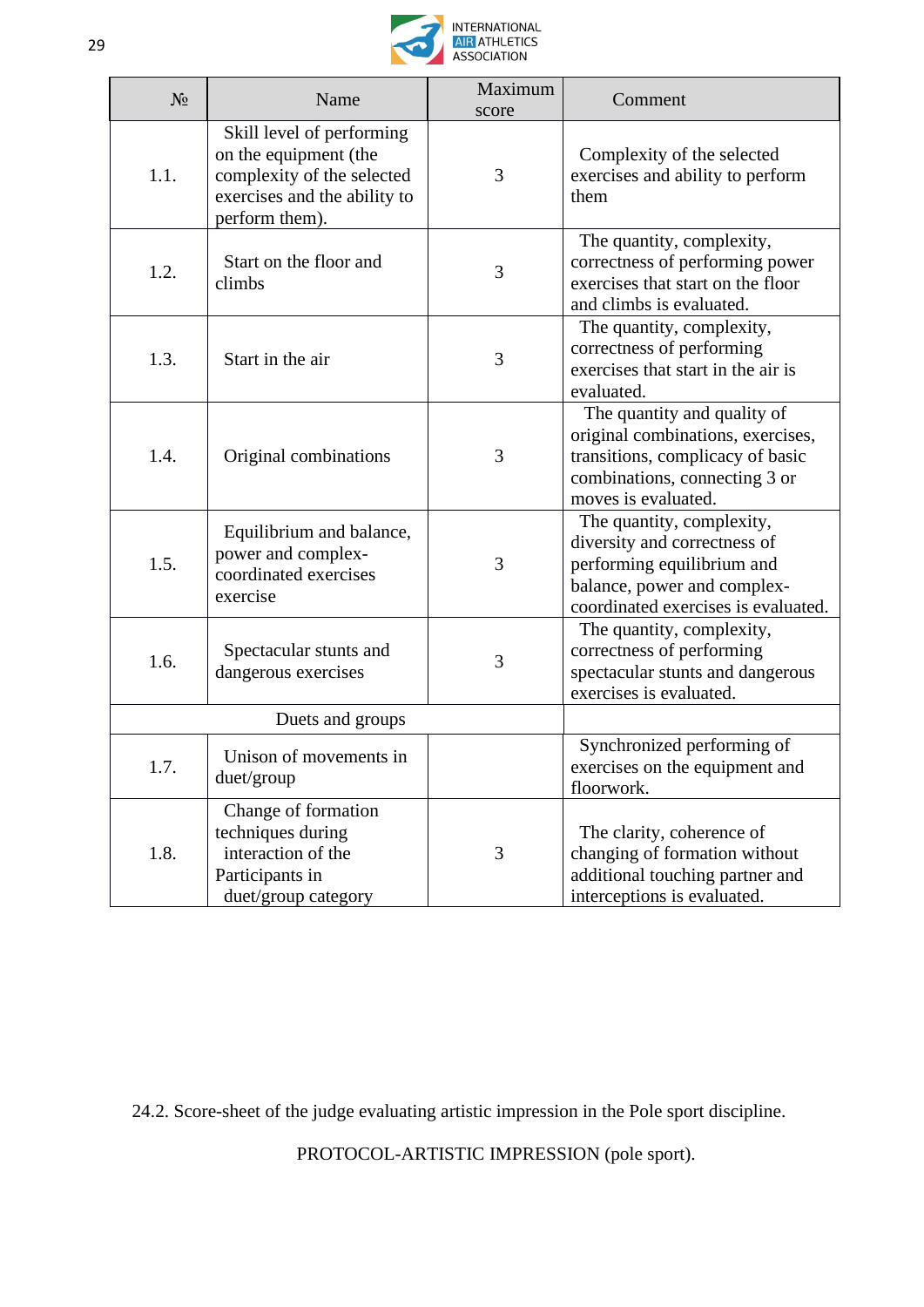

| $N$ о п $/\Pi$ | Name                                                             | Maximum score | Comment                                                                                                                                                                                                                                                                                        |
|----------------|------------------------------------------------------------------|---------------|------------------------------------------------------------------------------------------------------------------------------------------------------------------------------------------------------------------------------------------------------------------------------------------------|
| 2.1.           | Choreography                                                     | 15            |                                                                                                                                                                                                                                                                                                |
| 2.1.1.         | Holding                                                          | 3             | The quantity (percentagewise to all<br>exercises performed) of holding<br>exercises is evaluated (in accordance<br>with paragraph 6.6.)                                                                                                                                                        |
| 2.2.2.         | Dynamics and amplitude                                           | 3             | The volume of movements, the range<br>of movements of different parts of the<br>body relative to each other or the<br>whole body in relation to the<br>equipment, completeness of exercises,<br>number of elements performed in<br>rotation, as well as the speed of<br>rotation is evaluated. |
| 2.2.3.         | Flexibility and splits on the<br>equipment*                      | 3             | The quantity, complexity and<br>correctness of performing legs<br>mobility exercises (side split, front<br>split) is evaluated.<br>*is no evaluated in men categories                                                                                                                          |
| 2.2.4.         | Grace and posture                                                | 3             | Gracefulness of performance, a<br>straight-back, straightened shoulders<br>throughout the program is evaluated.                                                                                                                                                                                |
| 2.2.5.         | Floorwork                                                        |               | The quantity, complexity, diversity of<br>acrobatic and choreographic<br>components in accordance with<br>paragraph 6.3 of these Rules.                                                                                                                                                        |
| 2.1.6.         | <b>Classical</b> waves                                           | 3             | In accordance with paragraph 6.9 of<br>these Rules.                                                                                                                                                                                                                                            |
| 2.1.7.         | Beginning and end of the<br>performance                          | 3             | The complexity, clarity, diversity of<br>elements, logical "point" of the<br>beginning and end of the program, is<br>evaluated, in accordance with<br>paragraph 6.3 of these Rules                                                                                                             |
| 2.2.           | Artistry                                                         | 6             |                                                                                                                                                                                                                                                                                                |
| 2.2.1.         | Musicality of performance<br>and facial mobility                 | 3             | The correspondence of facial gesture<br>and image to movements and musical<br>character of the program (accents) is<br>evaluated.                                                                                                                                                              |
| 2.2.2.         | Music and costume<br>(correspondence of costume<br>to the music) | 3             | Correspondence of costume and<br>music is evaluated.                                                                                                                                                                                                                                           |

24.3 Score-sheet of the judge evaluating penalties and fines in the Pole sport discipline.

SCORE-SHEET – PENALTIES AND FINES (Pole sport).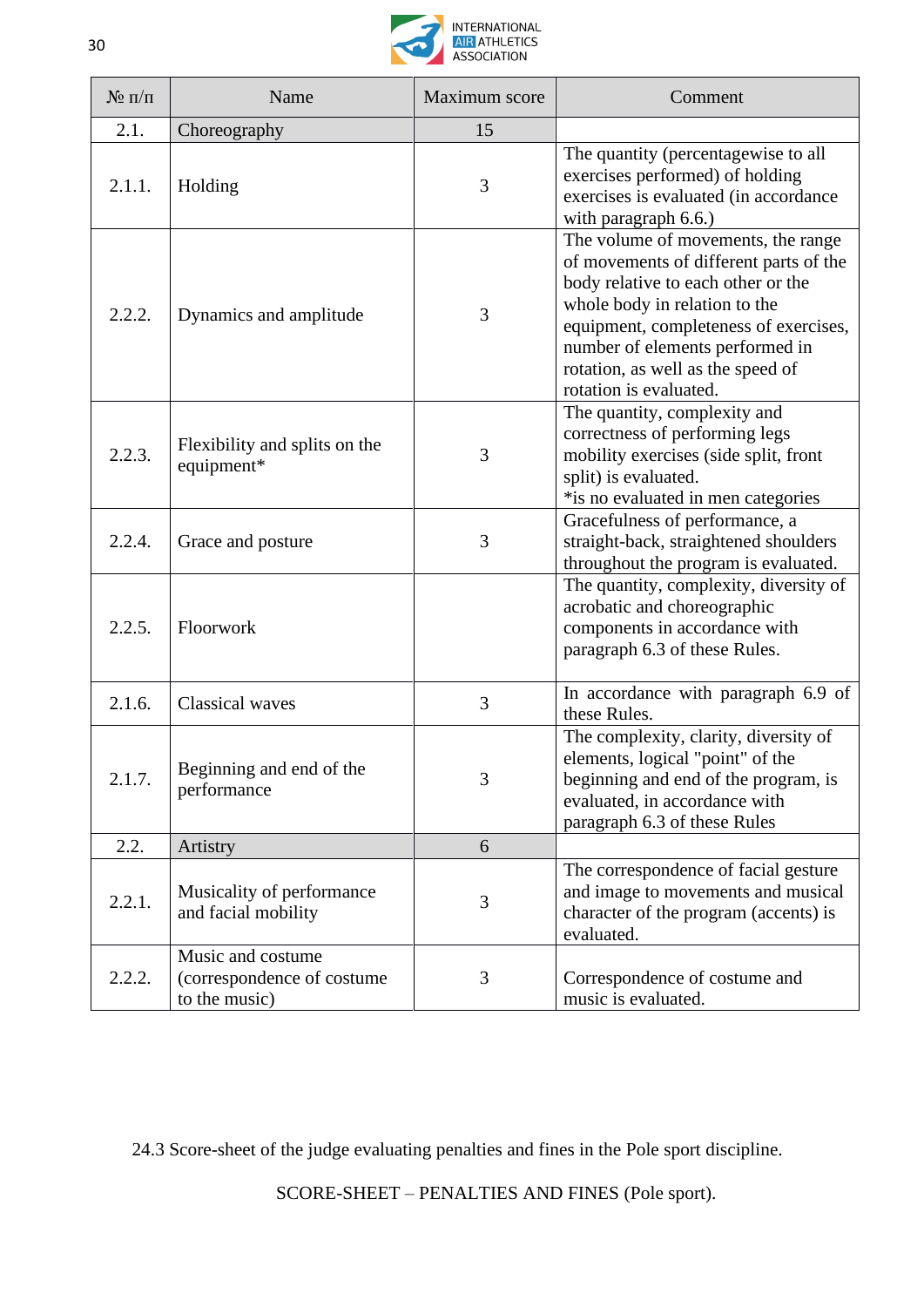

| $N$ о п/п | Name                                                                                                                                                                          | For each<br>case | Comment                                                                                                                                                    |
|-----------|-------------------------------------------------------------------------------------------------------------------------------------------------------------------------------|------------------|------------------------------------------------------------------------------------------------------------------------------------------------------------|
| 3.1.      | Arms, knees, feet (tensity,<br>straight lines) (for each)                                                                                                                     | 0,25             | For each case where it is possible to<br>keep straight lines and point toes on<br>the equipment, step from the heel,<br>bent knee, relaxed foot, arm, etc. |
| 3.2.      | The direction of movements<br>(perspective)                                                                                                                                   | $\mathbf{1}$     |                                                                                                                                                            |
| 3.3.      | Fall from the equipment (for<br>each)                                                                                                                                         | $1 - 5$          | In accordance with paragraph 6.8 of<br>these Rules.                                                                                                        |
| 3.4.      | Slip on the equipment                                                                                                                                                         | $0, 5 - 1$       |                                                                                                                                                            |
| 3.5.      | Control of movements (the floor<br>and the equipment, violation of<br>implementation of the<br>performance p. 6 of these<br>Rules)                                            | $\mathbf{1}$     | In accordance with paragraph 6 of<br>these Rules.                                                                                                          |
| 3.6.      | Costume and accessories<br>(irregularities in the costume)                                                                                                                    | $1 - 5$          | Violation of p.7 and p.8 of these<br>Rules.                                                                                                                |
| 3.7.      | Continuation of the<br>performance after music end<br>(including the end in rotation<br>and the end of the performance<br>before the end of the music).                       | $1 - 2$          | Violation of paragraph 6.3.1 of<br>these Rules.                                                                                                            |
| 3.8.      | Wiping hands on the equipment<br>or on the parts of the body, not<br>prohibited by these Rules (for<br>example, legs)                                                         | $\overline{2}$   |                                                                                                                                                            |
| 3.9.      | Erotic movements or positions                                                                                                                                                 | 3                |                                                                                                                                                            |
| 3.10.     | Singing along, pronunciation of<br>words and sounds,<br>communication with spectators<br>and judges during the<br>performance by the athlete or<br>the coach (representative) | 1                |                                                                                                                                                            |
| 3.11      | Visible repetitions of the same<br>exercises apart from starts of<br>exercises and pulls up                                                                                   | $\mathbf{1}$     | With the exception of the ups and<br>downs in the exercises                                                                                                |
| 3.12.     | Exceeding the duration of a<br>musical composition                                                                                                                            | 5                | Violation of p. 10.1 of these Rules.                                                                                                                       |

24.4 Score-sheet of the judge evaluating compulsory and qualifying exercises in the Pole sport discipline.

SCORE-SHEET - COMPULSORY AND QUALIFICATION EXERCISES (pole sport)

See application form paragraph. 21.6 of these Rules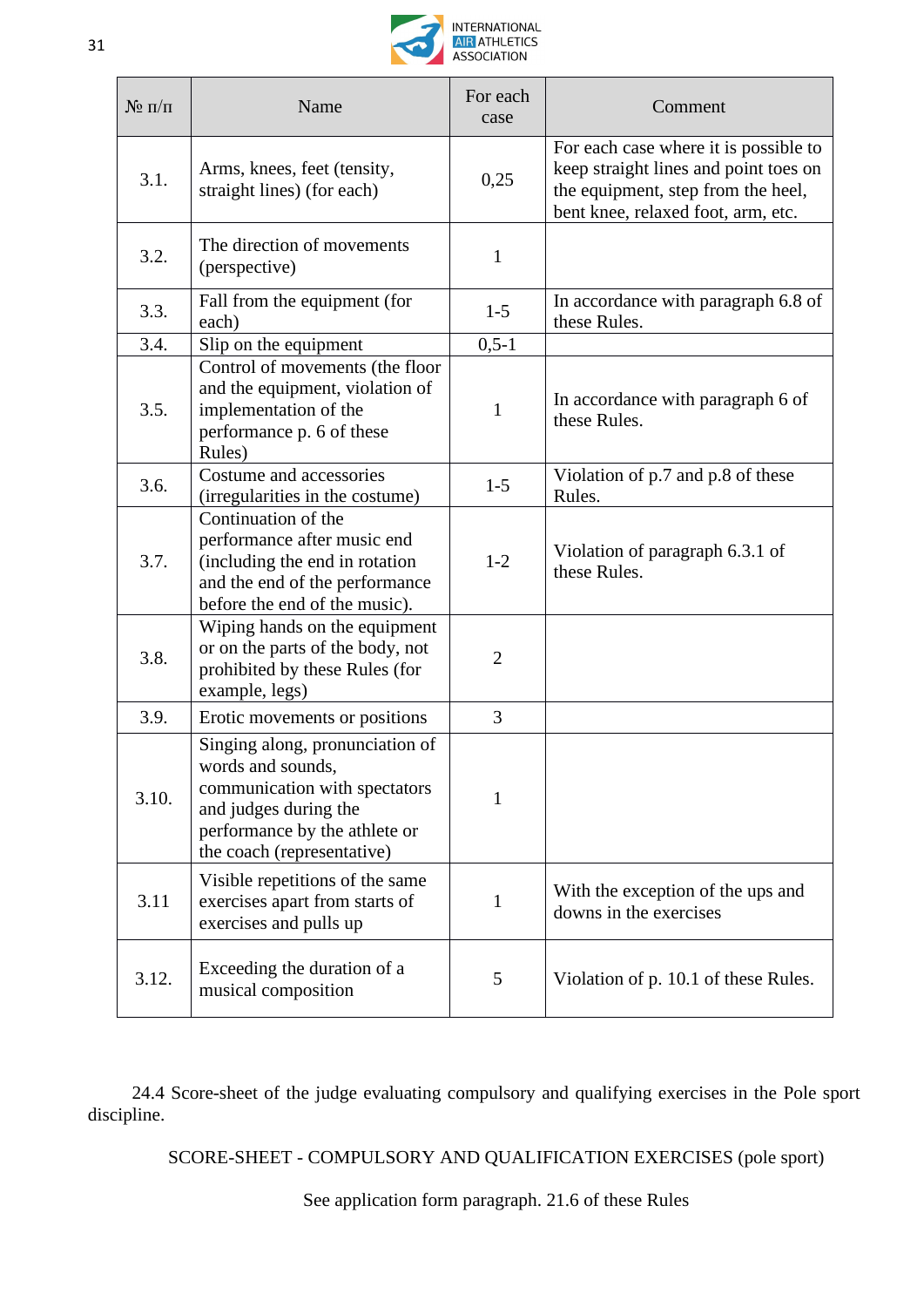

24.5 A detailed description of each element, the group to which it refers, the image and the score (in points) is given in the Appendix to these Rules No. 3 "Compulsory and qualifying exercises in the Pole sport discipline ".

#### **25. SCORE-SHEET AND THE RESULTS**

25.1. The scores received by each Participant (duet, group) are entered in the General score-sheet of the Participant. In the Tournament score-sheet all the calculations are carried out and the final results for each Participant (duet, group) are recorded.

25.2. After the completion of each Participant's performance (duet, group) and scores calculation, the final score is announced by the presenter or the secretary of the counting commission.

25.3. The general score-sheet of the Participant is given at the end of the Tournament during the award or after it.

25.4. For each category, the secretaries of the counting commission prepare the final results of the Tournament and the final score-sheet tabulating the results (only for rating Tournaments) with the distribution of the Participants' places (results) in descending order. The Participant with the highest number of scores in his category is recognized as the winner, and so on in descending order,

25.5 If the number of scores in the General score-sheets of the Participant (solo, duets, groups) is equal, the Participants divide the place.

25.6. The final score-sheet of the rating selection and the final results of the Tournament after being checked by the head judge and the organizer is published on the IAAA resources (web-site, official groups and events) within 5 days of the termination of the Tournament.

# **26. MEDAL CEREMONY, OPENING AND CLOSING CEREMONY**

26.1. Announcement of the winners and their awarding are held in accordance with the Regulations on the Tournament on the basis of the final distribution of Participants' places.

26.2. Awarding of winners and teams is held after the end of all the performances in all categories of the Tournament. The team prize is awarded to the team captain.

26.4. The closing ceremony and parade of Participants is held on the day of the Tournament's end, before the awarding ceremony.

# **27. REPORT OF THE HEAD JUDGE**

27.1. The report is submitted in writing to the IAAA Methodical Committee no later than 5 (five) calendar days after the end of the Tournament.

27.2. The report should include the following information:

• the name of the Tournament, the venue and date, the composition of the panel of judges, the total number of Participants, their scores in each discipline and category, the characteristics of the conditions in which the Tournament was held (athletic field and equipment parameters, organization, medical support, etc.);

• General remarks about the course of the Tournament, explanation on the reasons for the protests and the reasons for disagreements with the judges' opinions (if the judge's opinion was changed as a result of the protest), in the presence of protests, their total number and decisions on them;